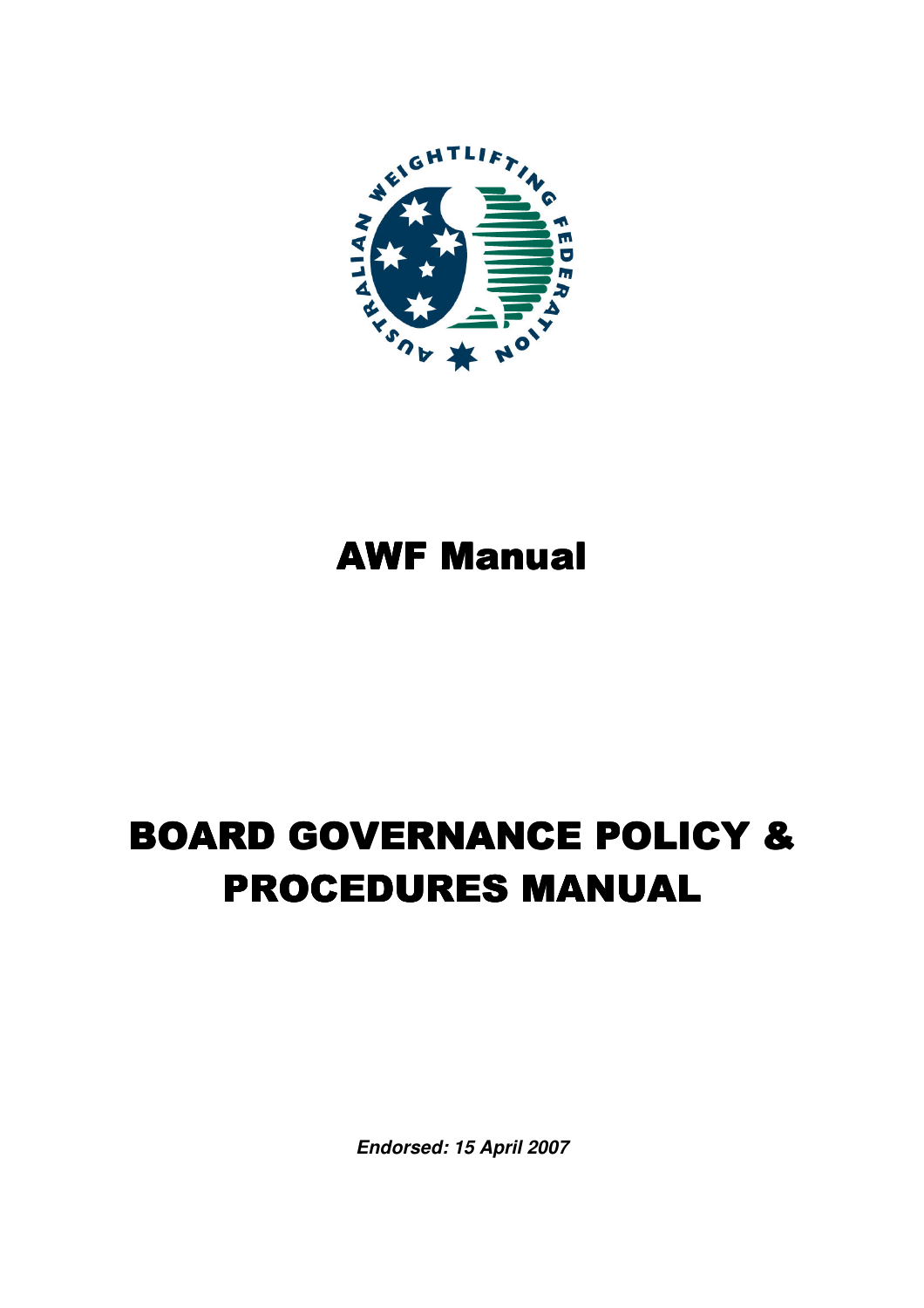| G.1                                                    |                                                            |  |
|--------------------------------------------------------|------------------------------------------------------------|--|
| G.2                                                    |                                                            |  |
| G.3                                                    |                                                            |  |
| G.4                                                    |                                                            |  |
| G.5                                                    |                                                            |  |
| G.6                                                    |                                                            |  |
| G.7                                                    |                                                            |  |
| G.8                                                    |                                                            |  |
| G.9                                                    |                                                            |  |
| G.10                                                   |                                                            |  |
| G.11.                                                  |                                                            |  |
| G.12                                                   |                                                            |  |
|                                                        |                                                            |  |
|                                                        |                                                            |  |
| L.1                                                    |                                                            |  |
| L.2                                                    |                                                            |  |
| L.3                                                    |                                                            |  |
| L.4                                                    |                                                            |  |
|                                                        |                                                            |  |
|                                                        |                                                            |  |
| E.1                                                    |                                                            |  |
| E.2                                                    |                                                            |  |
| E.3                                                    |                                                            |  |
| E.4                                                    |                                                            |  |
| E.5                                                    |                                                            |  |
| E.6                                                    |                                                            |  |
| E.7                                                    |                                                            |  |
| E.8                                                    |                                                            |  |
| E.9                                                    |                                                            |  |
|                                                        |                                                            |  |
|                                                        |                                                            |  |
|                                                        | APPENDIX 1: Terms of Reference: Finance/Audit Committee 31 |  |
| APPENDIX 2: Terms of Reference: CEO Review Committee33 |                                                            |  |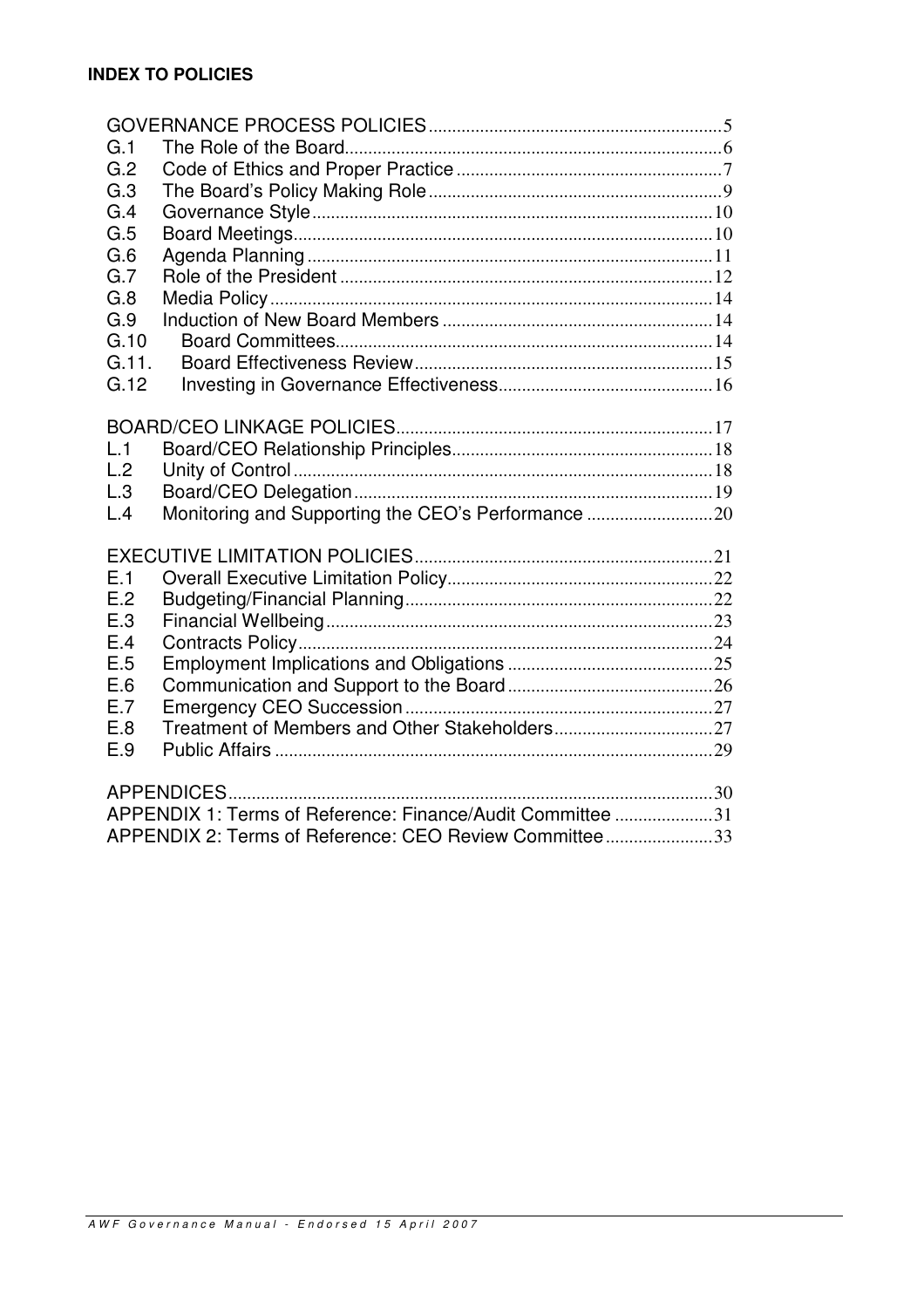#### **INTRODUCTION TO THE POLICIES**

Success in developing an effective policy leadership capability will ensure a governing Board has:

- an effective process for conducting its own business and a mechanism through which it can articulate its own values and preferences concerning the way it wishes to operate;
- a clearer sense of where its own focus and effort should be directed;
- an effective process and mechanism for strategic direction and priority setting;
- a high degree of leverage over the enterprise's performance without unnecessary involvement in operational detail or activity;
- a clear framework to define the accountability and authority of different components of the organisation structure;
- clarified and provided direction to the roles and responsibilities of those in governance and management roles and assisted those with multiple responsibilities (e.g. a Board member who is also a volunteer worker) to be conscious of their different responsibilities when "changing hats";
- established clear performance expectations and empowered the CEO to deliver desired outputs and to achieve the necessary operational performance standards, within a framework of acceptable risk defined by the Board.

#### **Principles**

It is tempting for a number of reasons, if "they look about right", to adopt a set of policies developed, say, by another enterprise. Were a Board to do so, however, simply 'rubber stamping' those policies mindlessly, the exercise would be relatively pointless and probably have no enduring value. That is because effective leadership necessitates a Board acting (and 'directing') in a deliberate, thoughtful and principled manner. The process of policy making requires that a Board's principles, values and perspectives be clear in the first place. The Board's policies are simply then a vehicle for expressing its leadership – a tool representing the codification of its decisions about what is important.

It is important for the Board, therefore, to be clear about appropriate and relevant principles itself. If it does not understand, and is not committed to, the principles involved it would be better not to adopt the policy.

In a broad sense, the following policies are built on a number of fundamental governance concepts and ideas including that:

- the Board represents the interests of the 'ownership' (members/shareholders/beneficiaries, etc) and acts in trust for the enterprise and its fundamental purpose;
- the Board's role as governing body is distinct from that of management. The Board's governance role involves linkage with the ownership, setting of policies and monitoring of the enterprise's success in achieving its policies; and
- the Board delegates authority to the CEO, as its sole linkage to the operational organisation, and delegates to the CEO responsibility for the achievement of operational outcomes.

#### **The Policy Framework**

In many organisations, governance policy just "grows like Topsy" as issues arise over the years. Often it is the pattern that a series of ad hoc policy 'patches' are put over particular problems – usually after the event. In contrast, the following policies are intended to be developed and adopted proactively and in a coherent and connected manner. To use a sporting reference point they are the "rules" that are agreed before the game begins. They are structured as a series of interlocking and mutually reinforcing elements that provide an agreed framework for action in respect of both the Board's and the CEO's job.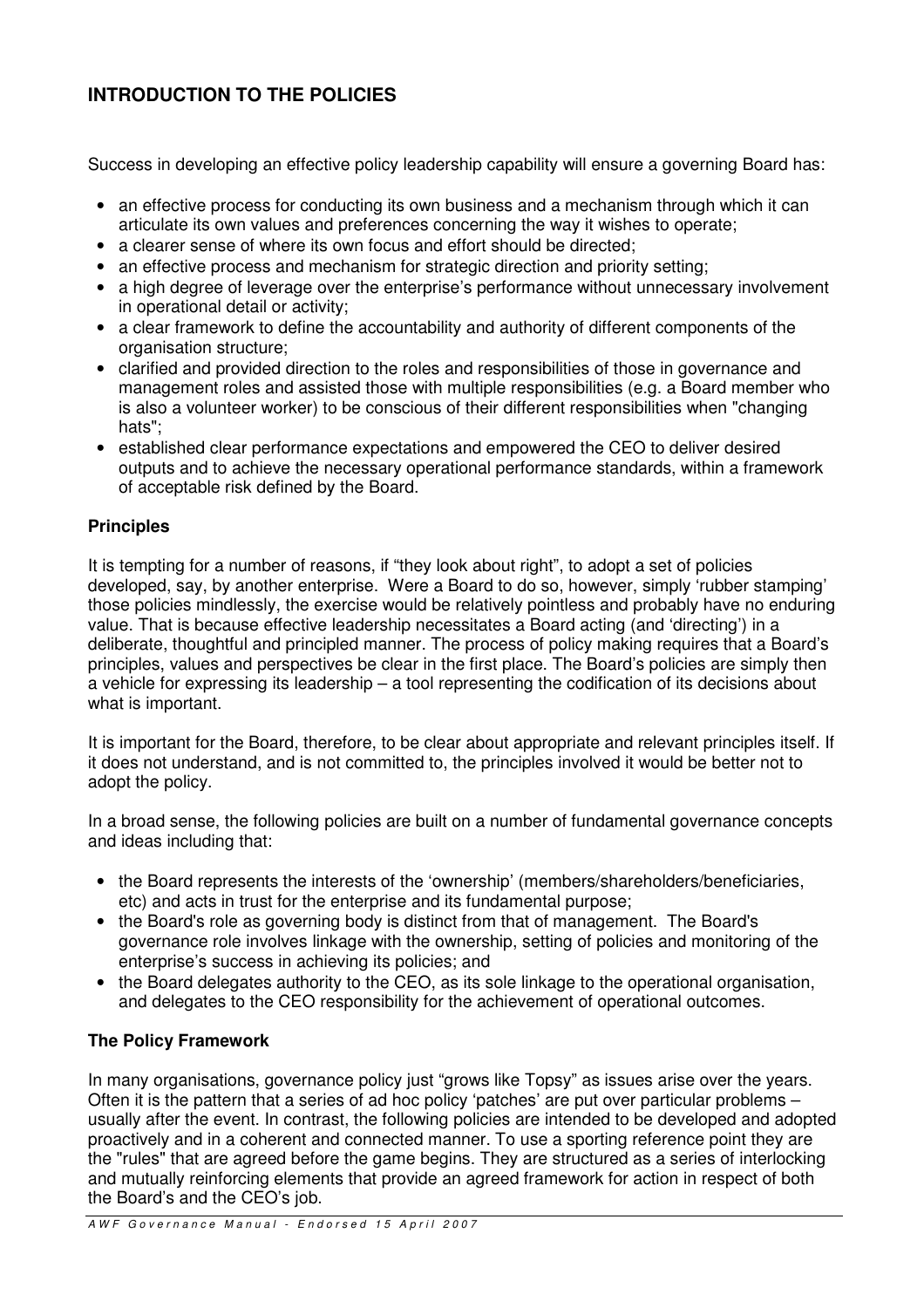Among the benefits of this approach to establishing governance policies are that:

- all strategic objectives and policy statements that guide action are brought together in one place;
- the policies contain a clear expression of the overall results required;
- the policies facilitate clarity in setting priorities for the direction of the enterprise and the resolution of any conflicts of direction or emphasis;
- the policies provide a framework within which policy development can be undertaken at more detailed levels-both governance and operational (i.e. within the enterprise);
- the policies provide a framework for the development of acceptable operational activities (Means) to achieve predetermined strategic results (Ends);
- the policies provide a focus for ongoing monitoring of performance and strategic review; and
- the policies provide a vehicle for clear communication of outcomes to stakeholders and the wider community.

#### **Other important principles**

There are a number of other important principles that guide the way in which this governance policy framework has been constructed and is managed. These include the following:

#### **Owners and Consumers**

- the Board represents the ownership as a whole. It acts in their collective interests, not the interests of individuals, or specific sub-groups of stakeholders;
- 'owners' can also be consumers, when they receive organisation-provided services;
- the Board relates primarily to the ownership level (the policy-making role). The interaction with owners who are consumers in relation to the operational how of service delivery, generally takes place at a staff level.
- when discussions with the Board concern *what* services are provided by the organisation, they relate to the 'owner's' interests. When discussing how services are provided, they relate to the consumers interests.

#### **Policymaking**

- the Board's principal tool for the achievement of effective governance is the development of policy that has a focus on results, not on activities;
- the Board decides on the broadest, most abstract, dimension of a policy issue in any category before it moves to smaller or more specific elements. This is the concept of 'cascading' policies - that the Board works down through progressively more specific levels of policy until it is satisfied that it has said enough to provide clear notification of its expectations to the CEO (note that each category begins with an overarching policy, setting the framework for the further policies in that category);;
- the Board stops writing policy when it reaches the point at which it is confident that the CEO or other elements in the governance structure of the organisation are likely to apply a reasonable interpretation of its words; and
- policies enable the Board to speak with 'one voice',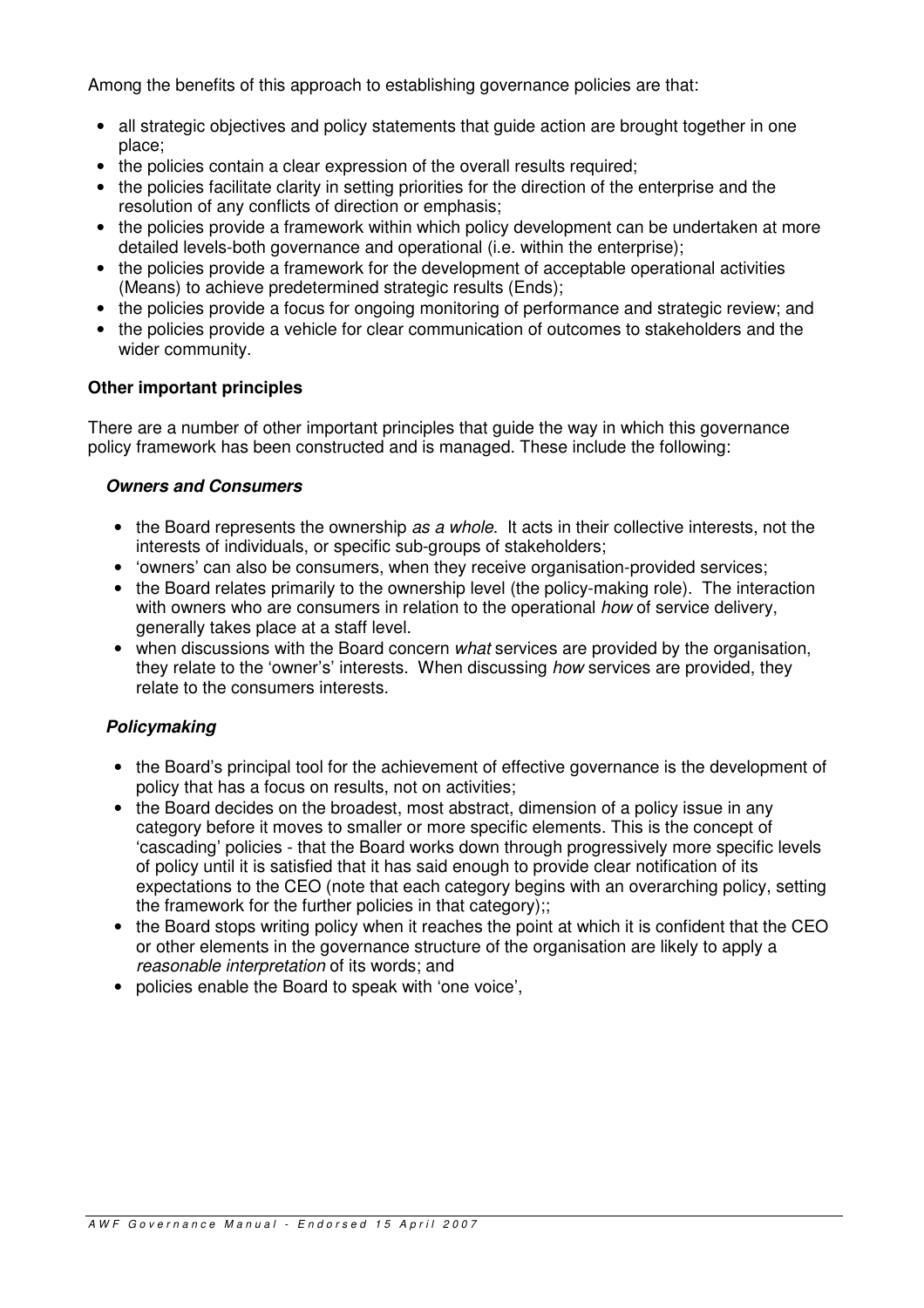# **GOVERNANCE PROCESS POLICIES**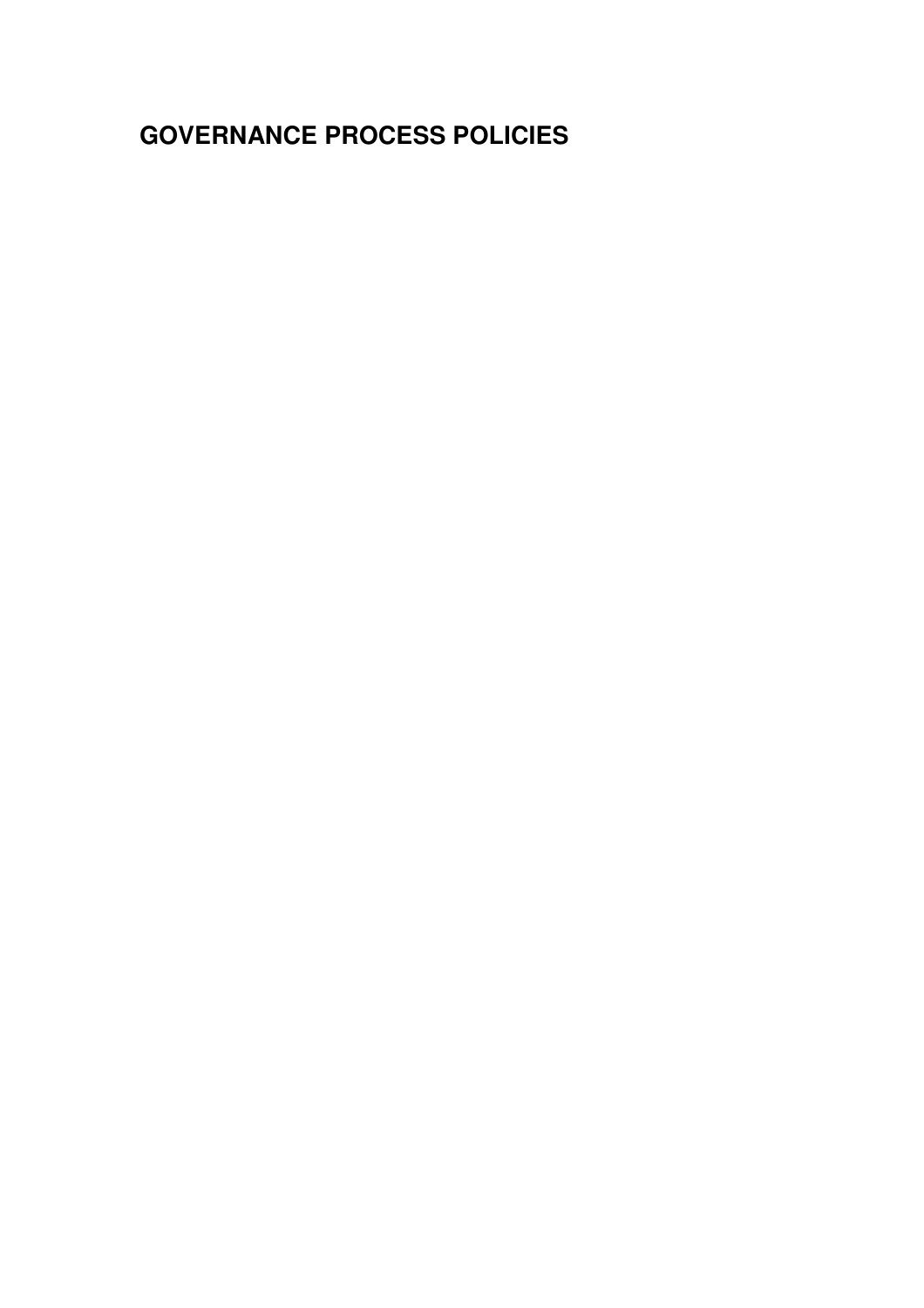- 1.1 The primary function of the Board, in accordance with the constitution of the AWF, is to be responsible for the governance, stewardship of, and overall policy formulation for Weightlifting and the management of the affairs of the AWF.
- 1.2 This means the Board of the AWF is responsible for ensuring that the organisation fulfils its purpose and achieves its intended outcomes and, in doing so, meets all the legal and moral responsibilities and requirements consistent with 'best practice' corporate governance.
- 1.3 This responsibility is one of stewardship and management on behalf of the members and other stakeholders, ensuring that the AWF not only remains viable but consistently seeks positive achievement and that it has a secure long-term future. Consistent with this, the Board is required to:
	- 1.3.1 set strategic direction, specifying longer-term strategic outcomes, intended shorter-term results and priorities;
	- 1.3.2 ensure that the organisation only exercises those powers and functions permitted under the constitution;
	- 1.3.3 ensure there is a clear policy and delegation framework for all decisions that must be made within the organisation and effective internal control systems that ensure compliance;
	- 1.3.4 characterise risk and ensure there is an effective process for managing and mitigating risk;
	- 1.3.5 gather information about members and other stakeholders' concerns, needs and aspirations and remaining up to date in matters concerning their interests:
	- 1.3.6 monitor and evaluate organisational performance and account for this to its members on a regular basis; always keeping members informed about matters of significance to them:
	- 1.3.7 ensure the proper keeping of records registers, accounts, reports and lodgement of documents; and
	- 1.3.8 set performance expectations for, and delegate authority to, the CEO and to monitor and evaluate his/her performance in a manner consistent with the expectation of both individual and corporate success.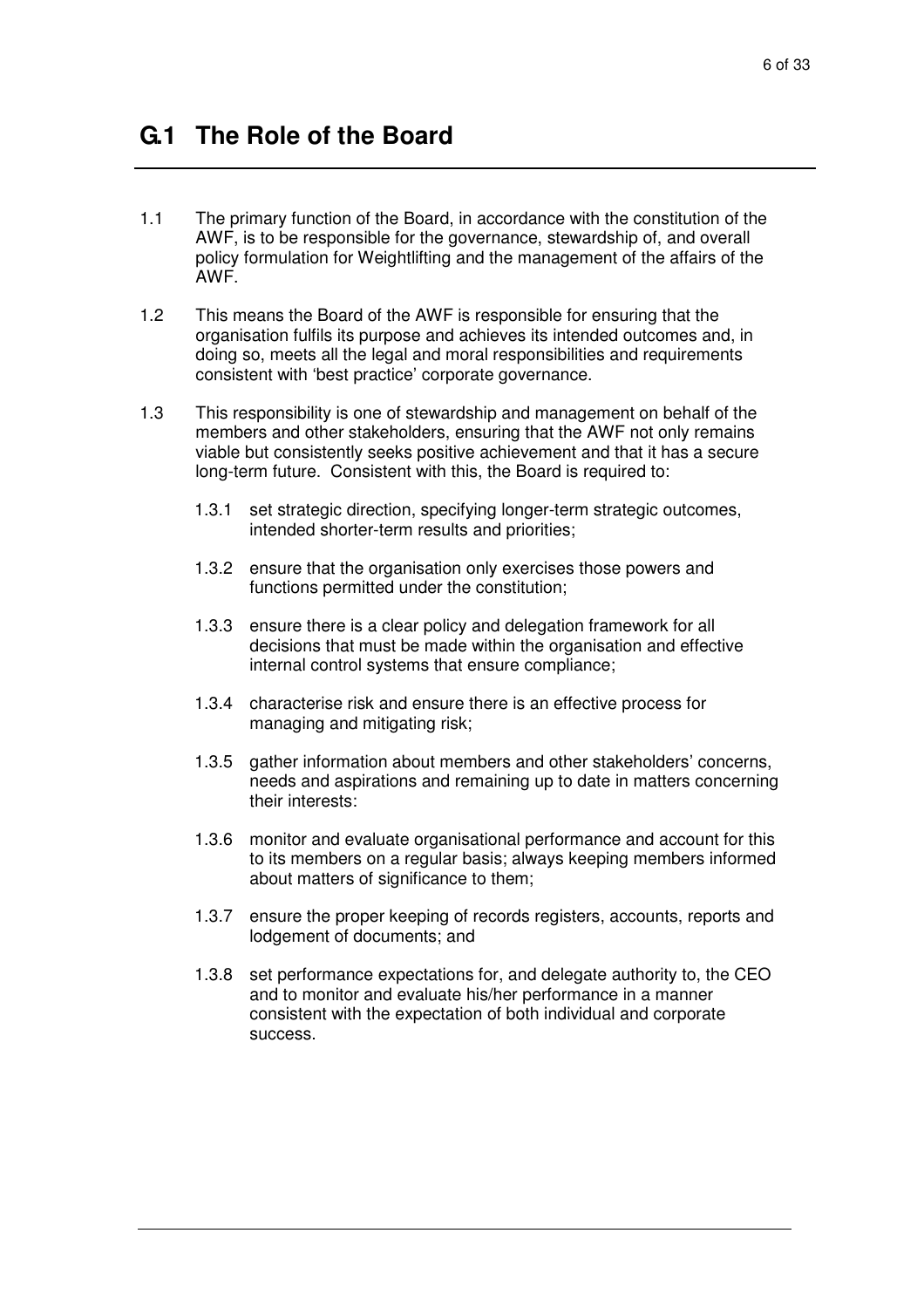### **G.2 Code of Ethics and Proper Practice**

- 2.1 Individually, Board members of the AWF are expected to:
	- 2.1.1 act honestly and in good faith at all times;
	- 2.1.2 act diligently and prudently acknowledging that each has equal responsibility for the financial health of the organisation and its performance generally;
	- 2.1.3 act in the best interests of the organisation as a whole, considering matters on the basis of equity and transparency and in the interests of the Weightlifting community as a whole;
	- 2.1.4 declare all interests that could result in an actual or perceived conflicts between personal interests and those of the wider organisation and not take advantage of their position to seek personal advantage and comply with the conflict of interest provisions in the constitution;
	- 2.1.5 be diligent, attend Board meetings and devote sufficient time to preparation for Board meetings to allow full and appropriate participation in the Board's deliberations;
		- 2.1.5.1 It is incumbent on any Board member who misses a Board meeting to ensure that they are fully briefed on its outcomes ahead of the next meeting they attend.
	- 2.1.6 ensure the proper keeping of records, registers, accounts, reports and contracts;
	- 2.1.7 ensure scrupulous avoidance of deception, unethical practice or any other behaviour that is, or might be construed as, less than honourable in the pursuit of the AWF's objectives;
	- 2.1.8 respect the confidentiality of information and not disclose to any other person confidential information other than as agreed by the Board or as required under law:
		- 2.1.8.1 Board members should not reveal the nature or content of any discussions or meetings relating to policies or plans the Board may be working on, without explicit agreement of the Board to the effect that disclosing such information would not be in the interests of the AWF;
		- 2.1.8.2 the Board should, at the very least, inform its constituents of the major decisions it has made and report on these decisions. However, the Board is justified in not disclosing all its activities, on the basis that in doing so it is acting in the interests of the AWF by preventing information which may be detrimental to it, from being revealed and potentially distorted.
	- 2.1.9 act in accordance with the fiduciary duties of a Board member, complying with the spirit as well as the letter of the law, recognising both the legal and moral duties of the role;
	- 2.1.10 abide by Board decisions once reached recognising and supporting the collective decision making responsibility of the Board;
	- 2.1.11 not do anything that in any way denigrates the AWF or harms its public image;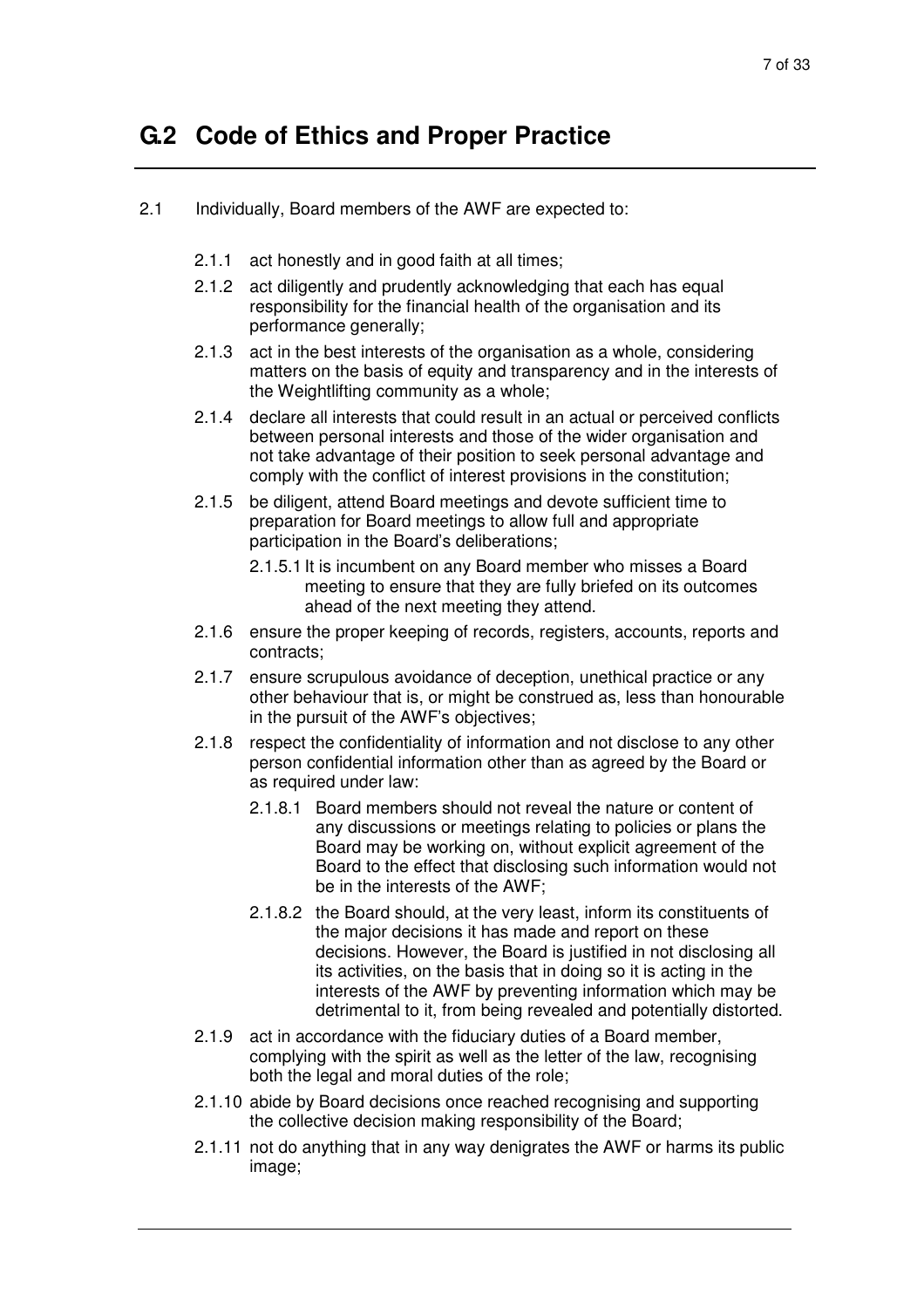- 2.1.12 unless agreed by the Board as a whole or invited to do so by the CEO in specific circumstances, focus on governance rath er than operational decision-making;
- 2.1.13 Keep up to date with the expectations and concerns of Members and other stakeholders and ensure that these receive proper consideration either by the Board or management.
- 2.2 The Board shall:
	- 2.2.1 exercise its powers and fulfil its responsibilities in the best interests of the AWF as a whole and on the basis of equity and transparency;
	- 2.2.2 make all enquiries, obtain all information and take such expert advice as is necessary to understand the nature of the matters on which it must deliberate and then do so thoroughly and carefully;
	- 2.2.3 once decisions have been made, speak with one voice;
	- 2.2.4 ensure that there is an appropriate separation of duties and responsibilities between itself and the CEO;
	- 2.2.5 make every reasonable effort to ensure that the AWF does not raise community, supplier or stakeholder expectations that cannot be fulfilled;
	- 2.2.6 be accountable for its own performance and regularly review its own performance as the basis for its own development and quality assurance;
	- 2.2.7 carry out its meetings in such a manner as to ensure fair and full participation of all Board members; and
	- 2.2.8 ensure that the AWF's assets are protected via a suitable risk management strategy.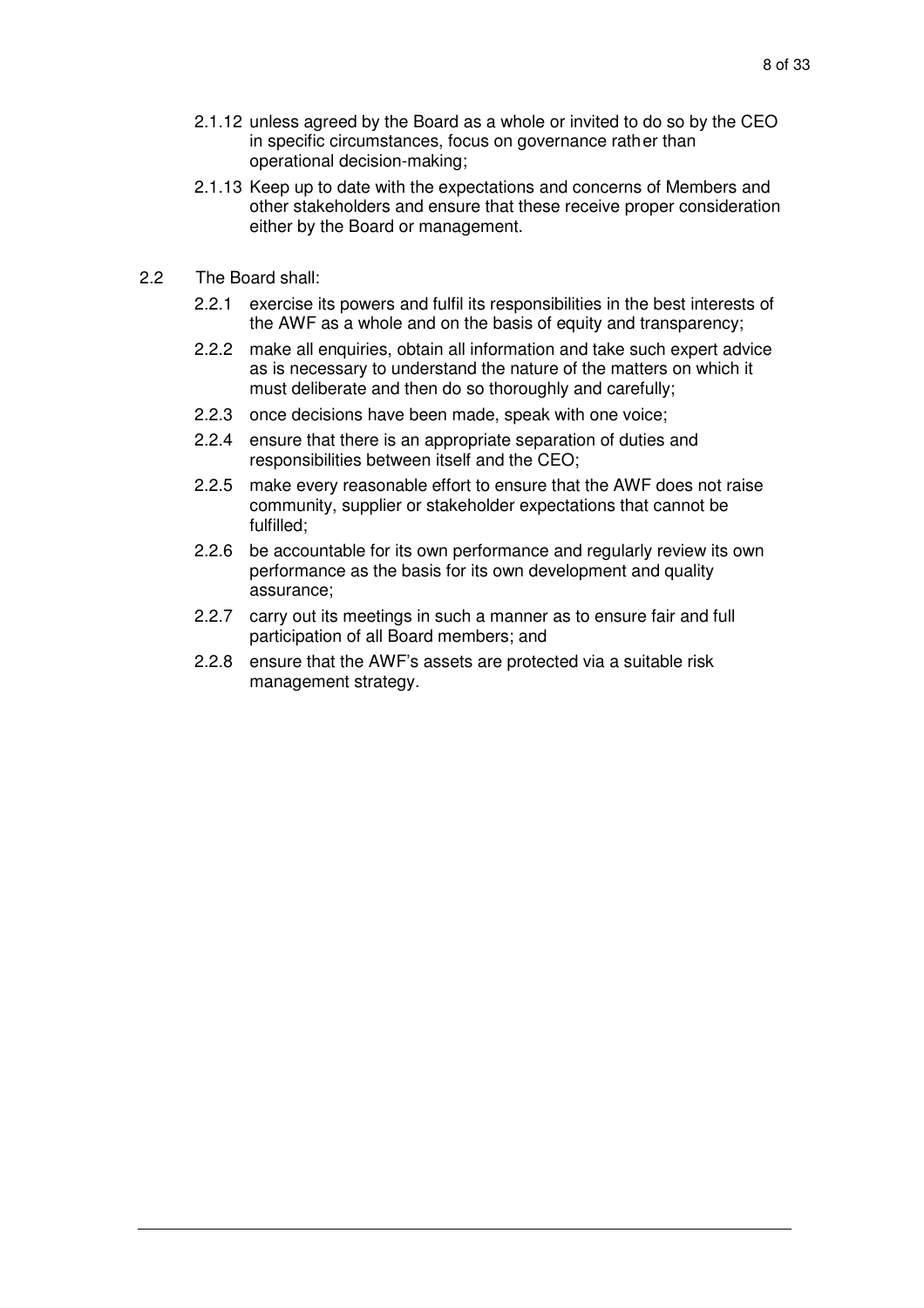### **G.3 The Board's Policy Making Role**

- 3.1 The principal means by which the Board fulfils its responsibilities is by developing and monitoring policies which provide direction and boundaries for both its own and the CEO's functions, the Board will develop the following categories of policies:
	- 3.1.1 Governance Process policies; describing the way the Board organises its own work and carries out its role.
	- 3.1.2 Board/CEO Linkage policies; defining the nature of the relationship between the Board and its CEO.
	- 3.1.3 Executive Limitations policies; making clear any constraints or limits the Board places on the choice of operational means available to the CEO for the achievement of the Strategic Outcomes and Key Results policies.
	- 3.1.4 Strategic Outcome and Key Results policies; describing the principal outcomes the Board intends that the organisation should achieve in a period; to be incorporated in a strategic plan which should be developed in partnership with management and key stakeholders.
- 3.2 The Board "owns" the strategic plan and changes in strategic direction or key result areas can only be made by the Board. The Board shall constantly analyse and assess both external and internal factors that might inhibit, or assist the AWF to achieve the key results in its strategic plan and pursuant to its strategic outcome and key results policies.
- 3.3 The Board will be proactive in developing and stating its policies.
	- 3.3.1 Any Board member or the CEO may propose to the Board that a policy be added, altered or deleted.
	- 3.3.2 Before the Board determines its position in respect to any policy proposal it must be satisfied that:
		- the purpose of the policy proposal is explicit and clear;
		- the proposed policy is compatible with and fits within one of the four policy categories listed above;
		- the proposed policy is consistent with existing governance policies and is not better suited to a procedures manual or other separate manual, register or schedule;
		- the Board has clarified higher, more abstract policy issues before it attempts to address consequent, more detailed, policy issues;
		- the Board has had sufficient time to consider the proposal and to understand the rationale for its adoption.
- 3.4 All Board policies will be reviewed periodically according to a Board determined schedule.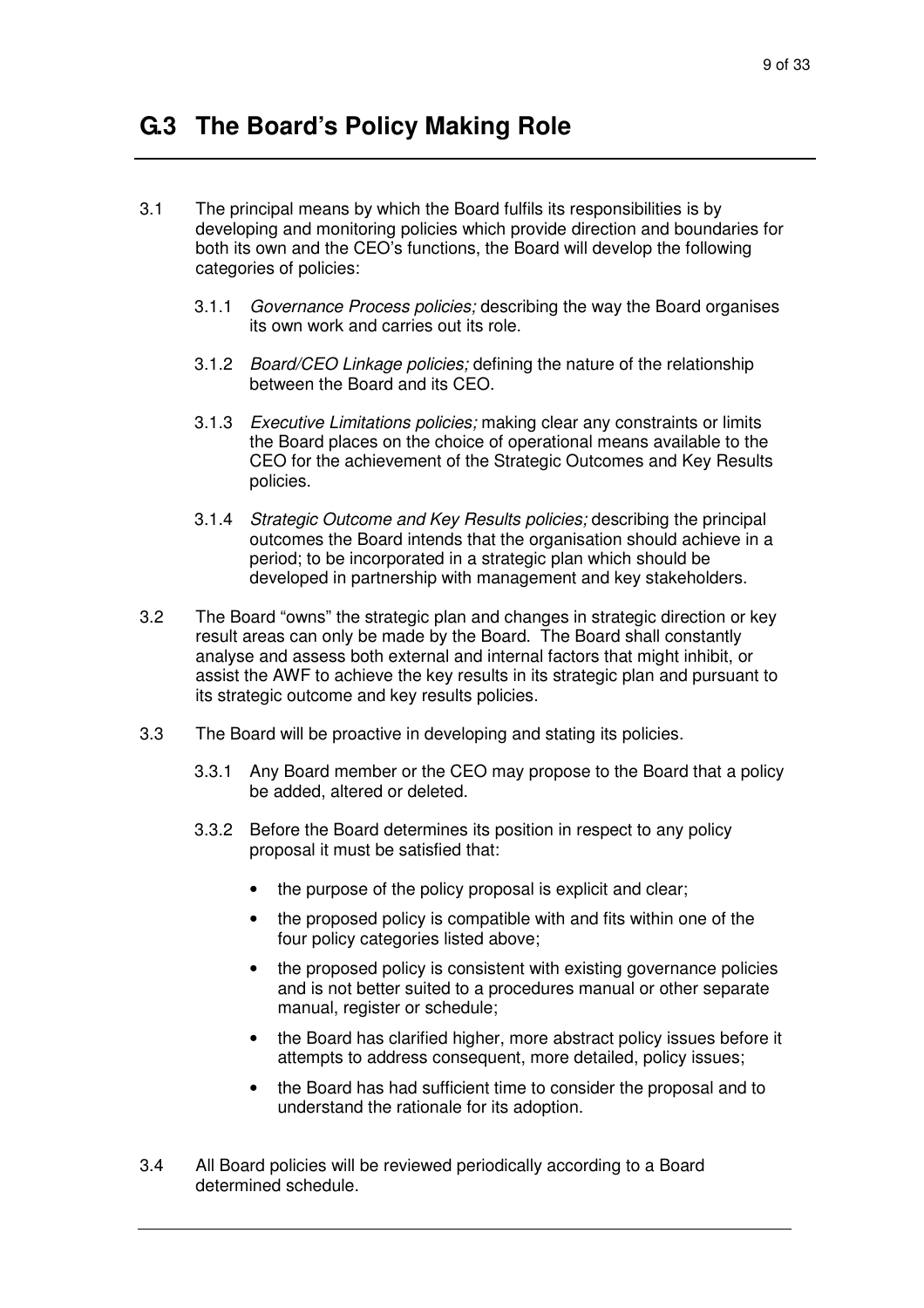- 3.5 All Board policies shall be available to all Board members, the CEO and to staff and other stakeholders as appropriate, via the CEO.
- 3.6 The CEO will oversee the development of operational policies defining day-today operational frameworks/guidelines for staff, contractors and volunteers. All operational policies shall be consistent with the principles, boundaries and definitions stated or implicit in the strategic plan and Board-level policies.
- 3.7 All operational policies shall be accessible to all staff, volunteers and others who must comply with them, and to the Board.

### **G.4 Governance Style**

- 4.1 The Board intends to govern with an emphasis on:
	- 4.1.1 taking actions that demonstrate an unequivocal commitment to achieving a high level of governance excellence;
	- 4.1.2 a future rather than a present focus;
	- 4.1.3 strategic issues rather than administrative detail;
	- 4.1.4 pro-activity rather than reactivity;
	- 4.1.5 collective rather than individual decision making;
	- 4.1.6 the recognition and acceptance of a diversity of opinions and views:
	- 4.1.7 a clear distinction between Board and chief executive roles;
	- 4.1.8 open and proactive communication both internally and externally;
	- 4.1.9 modelling desired behaviours;
	- 4.1.10 developing and expressing a collective responsibility for all aspects of the Board's decision making and performance; and

### **G.5 Board Meetings**

- 5.1 Board meetings will focus on governance matters such as policy making and review, progress towards the achievement of strategic outcomes and key results, accountability and financial health of the organisation rather than on administrative and operational matters.
- 5.2 Board meetings will be carefully planned by the Board itself to ensure that the best possible use is made of its time both on a meeting by meeting basis and over the course of each year. The principle tool the Board will use to assist its planning is an annual agenda or work plan (see Agenda Planning).
- 5.3 All Board members have equal rights at Board meetings including the right to:
	- 5.3.1 have their questions, opinions and views heard within the context of an agreed agenda; and
	- 5.3.2 vote on an issue and/or refrain from voting.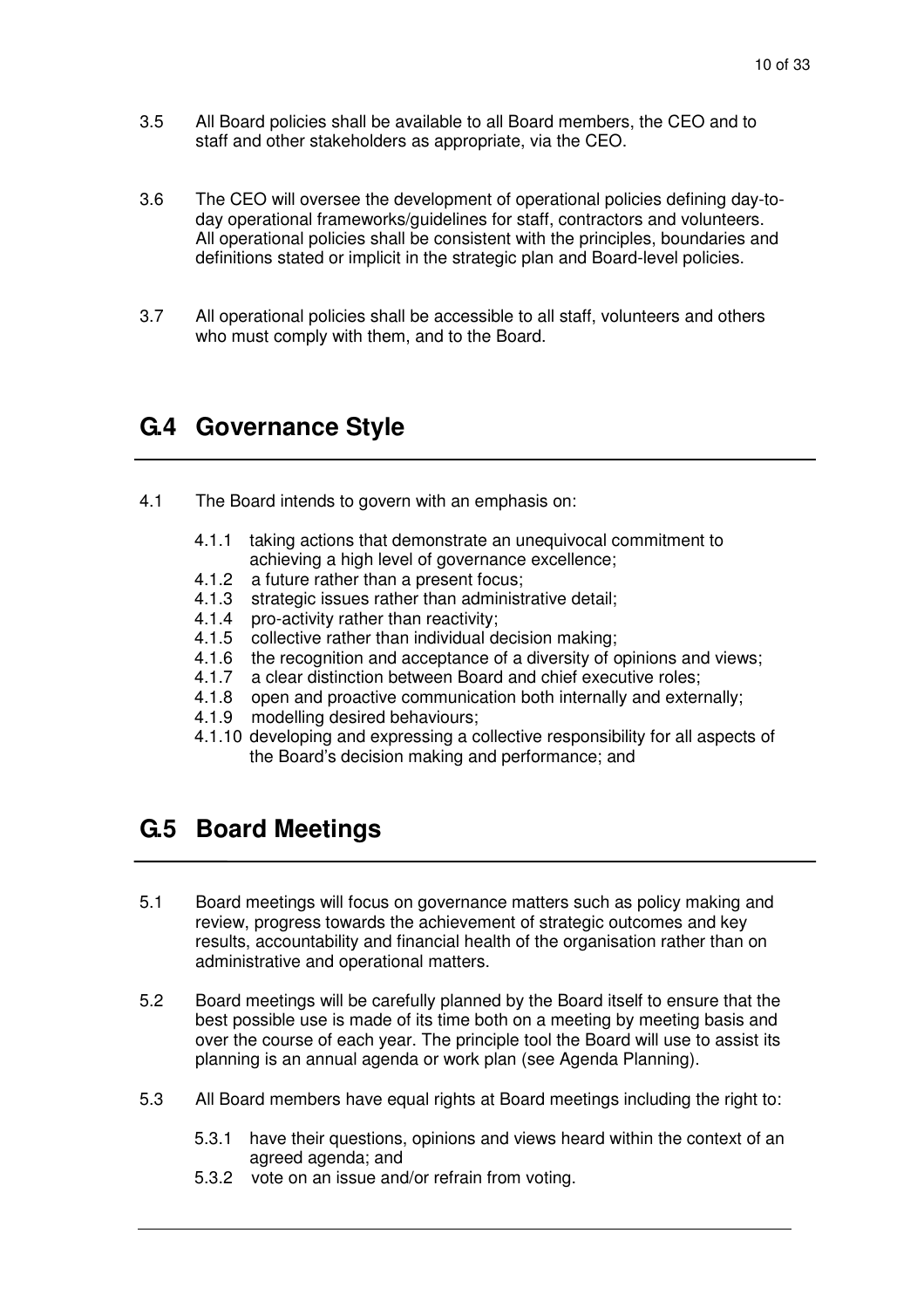- 5.4 The Board will ensure that appropriate records of its meetings are kept to provide an accurate record of decisions reached and the principle reasons for those decisions.
- 5.5 The Board will meet as often as required to carry out its responsibilities.
- 5.6 while the CEO shall normally attend all Board meetings the Board also reserves the right to meet periodically without him/her present. Other senior management staff shall attend Board Meetings to deal with specific agenda items at the invitation of the Board and with the agreement of the CEO.

### **G.6 Agenda Planning**

- 6.1 To fulfil its responsibilities and to make the best possible use of its very limited meeting time, the Board will prepare and follow an annual agenda or work plan that forms the basis for each successive Board meeting and, in particular, schedules time for the Board to:
	- 6.1.1 regularly review strategic outcomes/key results policies and relevant strategic issues:
	- 6.1.2 provide assurance that all relevant compliance requirements are addressed, and
	- 6.1.3 improve Board effectiveness through education and development.
- 6.2 Examples of recurring and one-off agenda items the Board will typically factor into the annual agenda include:
	- 6.2.1 Scheduled review of strategic outcomes and key results as indicated in the Board's results policies, e.g. via chief executive reports and management presentations.
	- 6.2.2 Scheduled time for strategic/future thinking.
	- 6.2.3 Scheduled characterisation of organisational risk.
	- 6.2.4 Consultations with key stakeholders as appropriate.
	- 6.2.5 Board and Board member education.
	- 6.2.6 Other policy compliance monitoring both in respect of the CEO Limitations and Governance Process policies.
	- 6.2.7 Board Effectiveness review to assess Board compliance with Governance Process policies.
	- 6.2.8 CEO performance appraisal review meeting and remuneration review.
	- 6.2.9 Preparation for, or review of, AGM matters.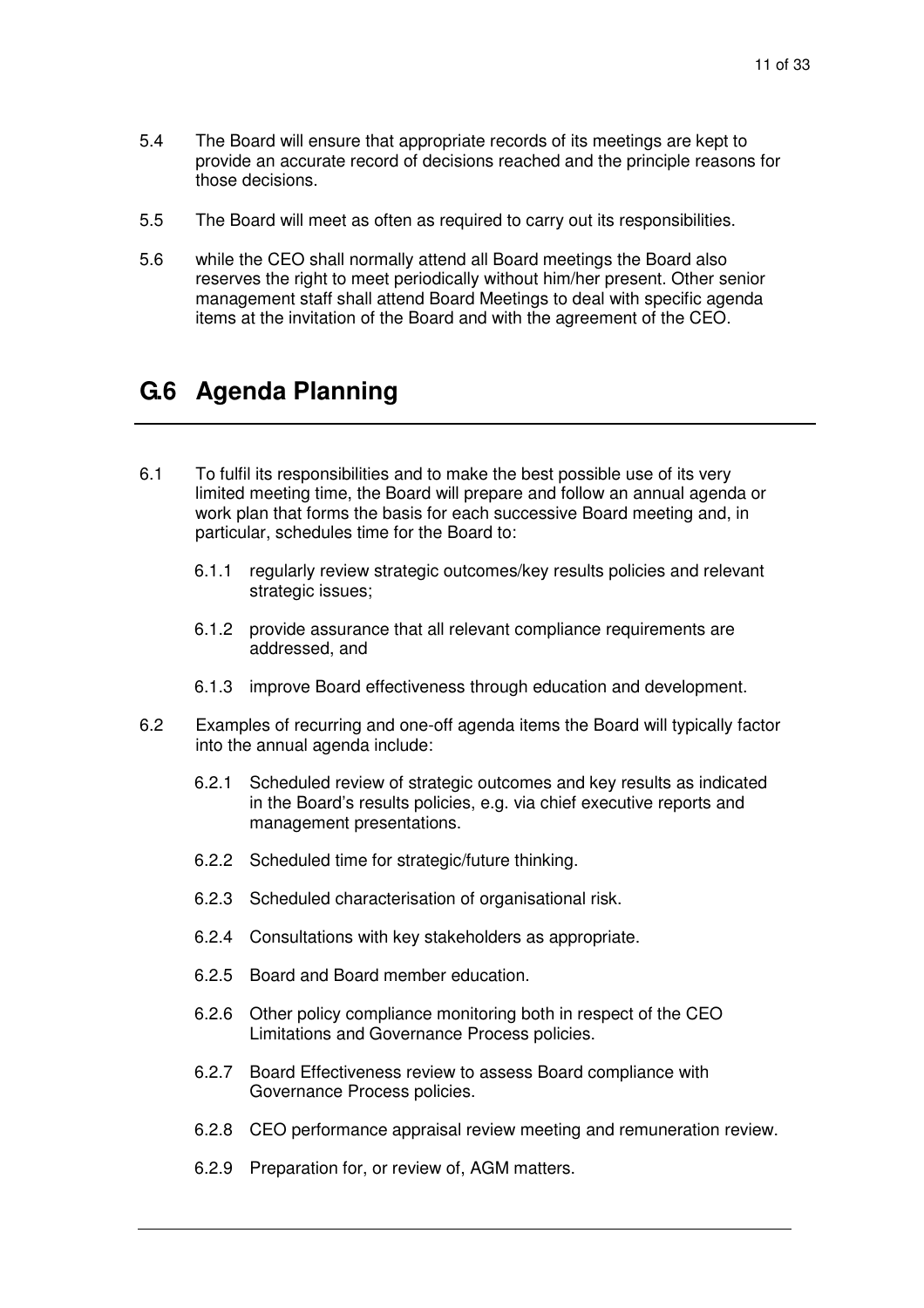- 6.2.10 Meeting with the external auditor.
- 6.2.11 Scheduled reporting by the Finance Committee or other Board committees.
- 6.2.12 Implementation of constitutional issues.
- 6.2.13 Board composition and succession planning.
- 6.3 The Board will attend to regular compliance monitoring and other items as expeditiously as possible to ensure that the greater proportion of its time is focused on the future.
- 6.4 Specific Board meetings will be arranged to focus on the Board's previously agreed annual agenda or work plan. Board members who wish to add additional topics for consideration should propose these to the President in the first instance. The President will either suggest other avenues to deal with the matter or refer the suggestion to the Board for consideration in the light of previously agreed priorities.
- 6.5 The agenda, together with all written papers that are to be tabled at the next Board meeting, shall be circulated to all Board members at least 5 working days before the date of the next Board meeting – hard copy and/or email as suits each Board member.
- 6.6 The preparation of the agenda is the responsibility of the Board, although the President will have the primary responsibility for ensuring that this process is carried out effectively and for finalisation of form and contents of the agenda and the accompanying Board papers.

### **G.7 Role of the President**

- 7.1 While holding special responsibilities, the President is primarily a first among equals; a 'servant leader'.
- 7.2 The President's primary role is to protect the integrity of the Board's processes ensuring that its actions are consistent with the constitution and the Board's role and its policies and that the Board carries out its role in the most effective and disciplined manner possible.
- 7.3 The President, with input from other Board members and the CEO, is responsible for ensuring that Board meetings are effective and efficient.
- 7.4 The President is expected to have a close and effective working relationship with the CEO but this is a linking role and it should not confuse or undermine the CEO's responsibility and accountability to the Board as a whole.
- 7.5 With the approval of the Board and the agreement of the CEO, the President may establish a regular communication arrangement with the CEO in which there is an exchange of information. This might also provide an opportunity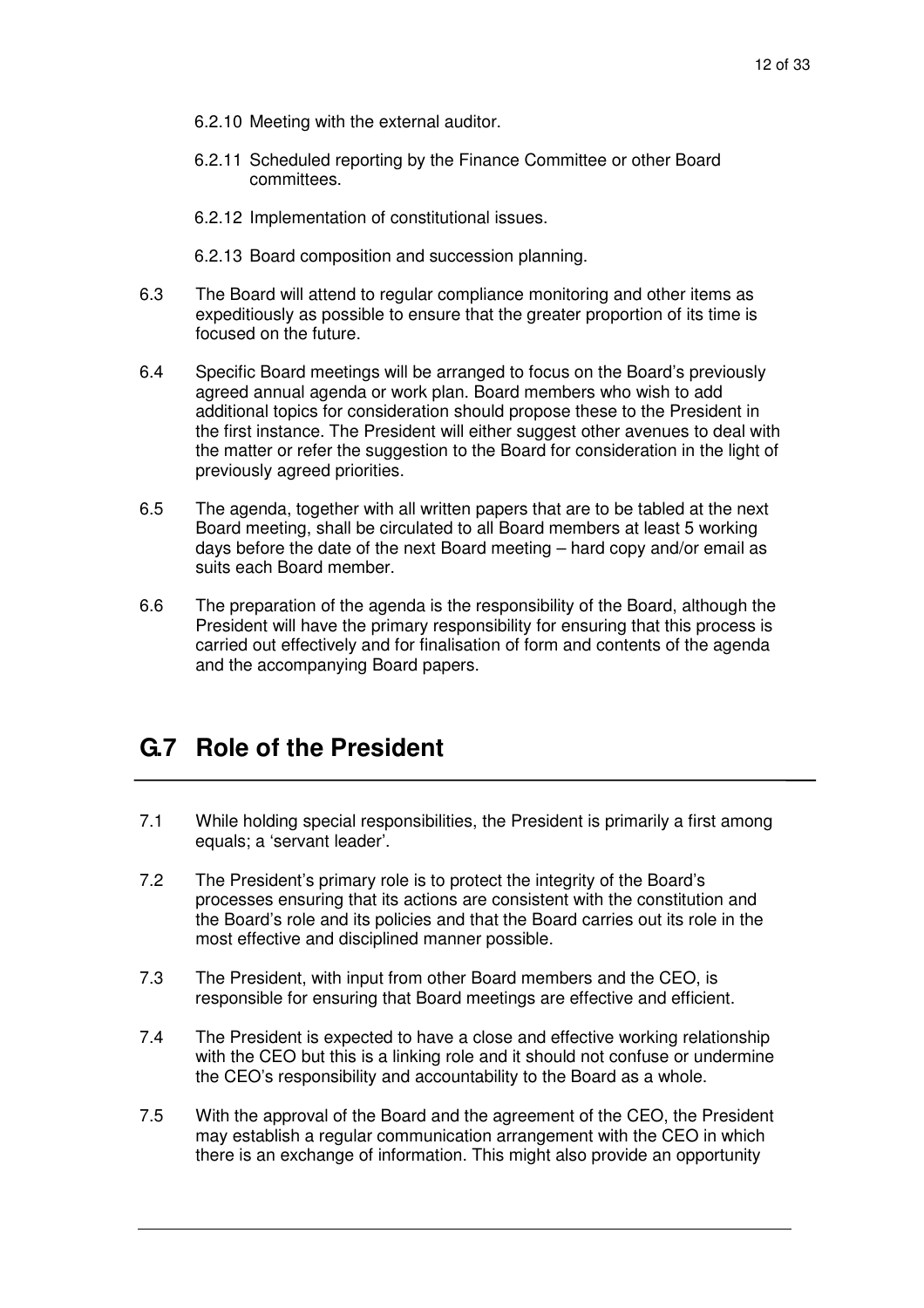for the CEO to use such sessions as a sounding Board for proposed actions or to check interpretations of Board policy. However;

- 7.5.1 The President will recognise that such sessions are not used to 'personally' supervise or direct the CEO except when that person has breached Board policy.
- 7.5.2 The President will not inhibit the free flow to the Board of the information necessary for sound operation by the Board. Therefore, the President will never come between the Board and its formal links with the CEO.
- 7.6 The President is subject to the Board's policies and decisions and has no authority to unilaterally alter, amend or ignore these policies and decisions, or to instruct the CEO.
- 7.7 The President is empowered to chair Board meetings, with all the generally accepted powers of that position. It is expected that:
	- 7.7.1 meeting discussion content will be confined to those issues that, according to Board policy and the planning of its meeting content, clearly belong to the Board and are not for the CEO to decide;
	- 7.7.2 deliberation will be fair, open, and thorough but also timely, orderly, and kept to the point;
	- 7.7.3 all Board members will be encouraged and enabled to make a contribution to the Board's deliberations; and
	- 7.7.4 the President may delegate the chairing of any Board or general meeting or part of such a meeting for any reason while remaining accountable to the Board for the successful conduct of that meeting.
- 7.8 The President has authority act as a spokesman for the Board and to represent the organisation at appropriate events.
- 7.9 There may be times when the President is called upon to interpret a Board policy or policies. All such interpretations shall reflect both the stated intent and spirit of the policy(s).
- 7.10 The President shall review meeting minutes to ensure that they accurately reflect the meeting; and ensure that any matters arising are addressed.
- 7.11 The President is an ex-offio member of all Board committees.
- 7.12 The President may delegate aspects of the authority accompanying the position but remains accountable for its use.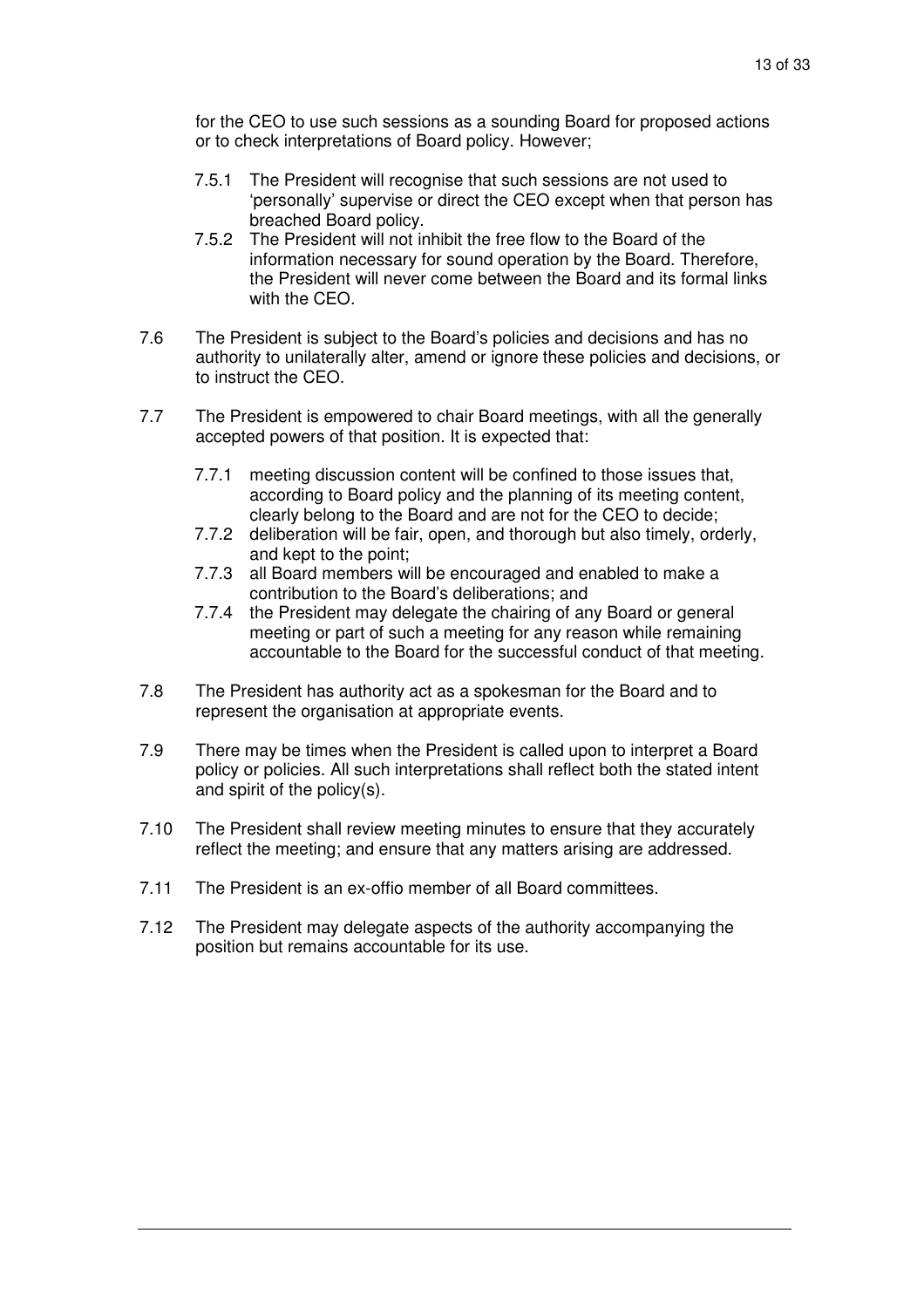### **G.8 Media Policy**

- 8.1 Unless specifically authorised, only the President and the CEO are authorised to comment publicly on the affairs and policies of The AWF. They should communicate closely with each other with regards to this role.
	- 8.1.1 Generally, the President will comment on matters that are the responsibility of the Board and the CEO will comment on matters of operational significance.
- 8.2 Other Board members cannot act as a spokesman for the organisation unless the Board appoints them explicitly to perform this function.

### **G.9 Induction of New Board Members**

- 9.1 The Board will ensure that all new Board members receive a thorough induction into the affairs of both the Board and the AWF at large. The President will have the primary responsibility for ensuring this process is carried out effectively.
- 9.2 Prior to attendance at their first Board meeting, new Board members will:
	- 9.2.1 Receive a copy of the AWF Manual, the Constitution, current and recent meeting papers, an organisational chart, strategic plan, contact details for other Board members and key staff, the last Annual Report, the current year's meeting schedule and Board meeting Work Plan.
	- 9.2.2 Meet with the President and possibly other Board members for a governance familiarisation. This meeting may be held as a group session or with individuals.
	- 9.2.3 Meet with the CEO for an operational familiarisation.
- 9.3 Prospective Board members will be provided with information relevant to their consideration of becoming a member of the Board.
- 9.4 The Board acknowledges that when even one Board member changes this has implications for the Boardroom team as a whole and that a consideration of this should form part of the induction process.

### **G.10 Board Committees**

10.1 The Board recognises that there are times when a Committee can act more effectively than can the full Board. The Board has the right to establish committees, task forces or working parties. These will be designed to support the Board in its own work being conscious that these should not duplicate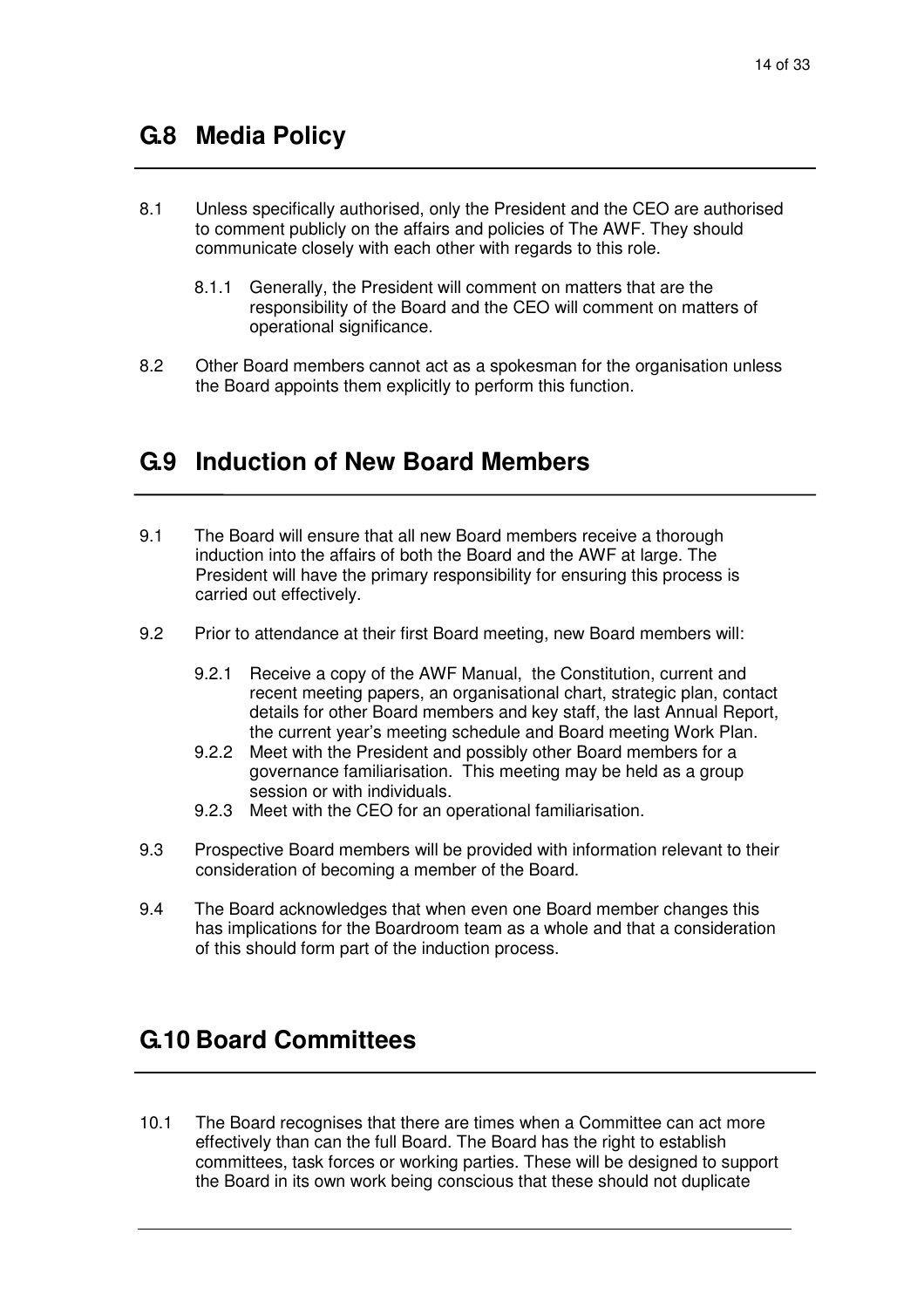responsibility delegated to the CEO. The CEO also has the right to establish committees, task forces and working parties to assist him/her in an operational context.

- 10.2 Every Board committee and task force or working party should have a 'Terms of Reference' defining the role of the committee, the extent of its authority, structure and membership and reporting requirements. This should be reviewed annually.
- 10.3 Unless explicitly empowered by the full Board, committees or working parties cannot speak for the Board or make decisions binding on the Board. For the most part the function of committees, working parties and the like, in fulfilling their role, is to explore issues and/or make recommendations to the Board.
- 10.4 A decision of a Board committee or working party exercising delegated authority is a decision of the Board and should be treated by the CEO accordingly.
- 10.5 Committees, task forces and working parties may co-opt outside members from time to time in order to assist the Board to access to additional skills, experience or networks.
- 10.6 Committees etc. cannot exercise authority over staff nor shall they delegate tasks to any staff unless the CEO has specifically agreed to such delegations.
- 10.7 Normally, the definition of the responsibilities and scope of Board committees, task forces and working parties will ensure that these do not directly mirror the design and functions of operational divisions, departments or other staff groups.
- 10.8 The terms of reference of committees currently in existence are set out in the Appendices.
- 10.9 Except in necessary circumstances the President shall not, as a matter of course, be a member of a Board Committee.

### **G.11. Board Effectiveness Review**

- 11.1 The Board shall undertake a formal assessment of its effectiveness no less frequently than bi-annually. This will be based on:
	- 11.1.1 the extent to which the standards of performance set in these policies are met;
	- 11.1.2 the degree of compliance with its own policies;
	- 11.1.3 the performance of the organisation as a whole as measured through the achievement of the Strategic Plan;
	- 11.1.4 the effectiveness of the Board as a leadership and decision making group; and
	- 11.1.5 the Board's contribution to its working relationship with its CEO.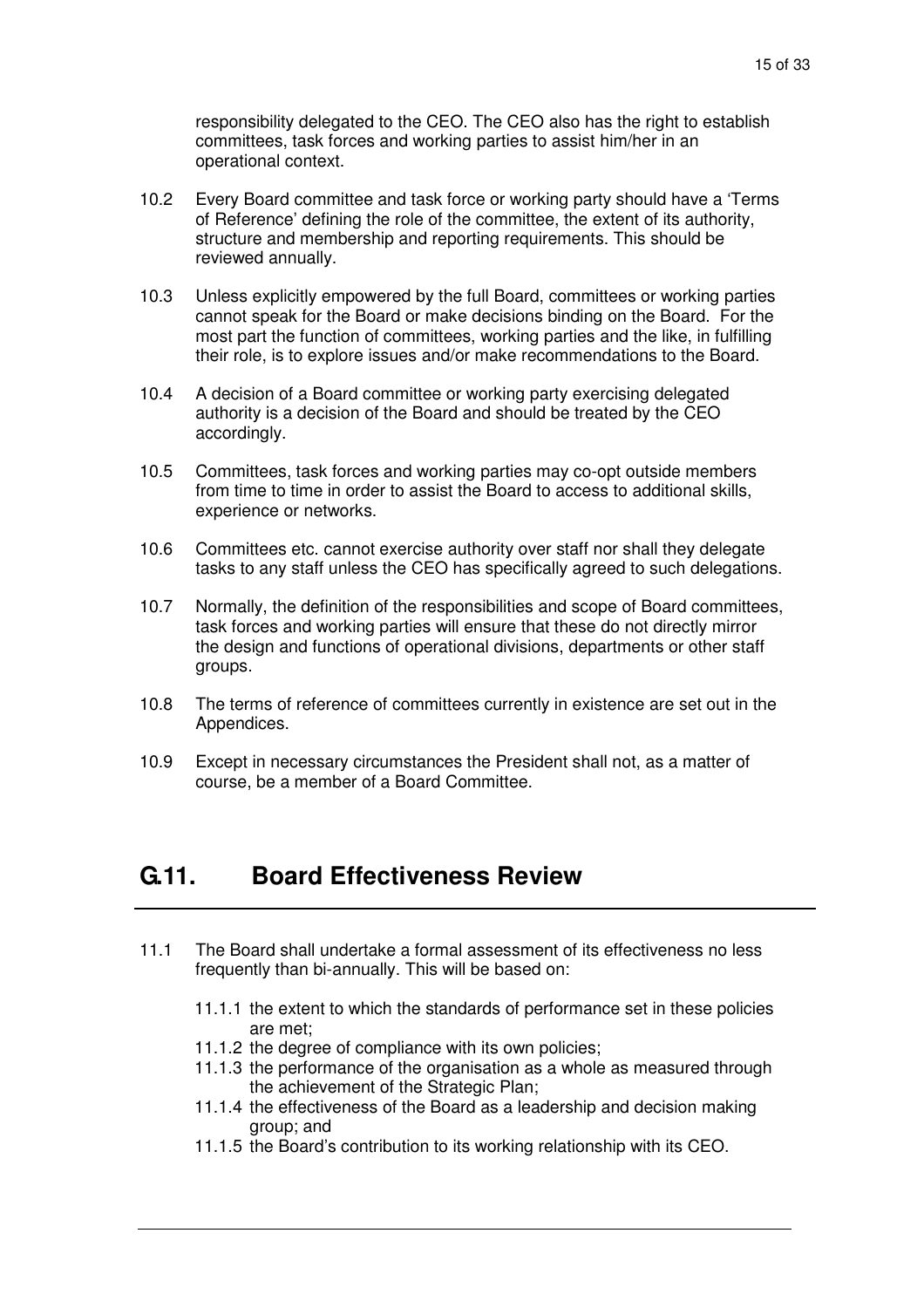### **G.12 Investing in Governance Effectiveness**

- 12.1 The Board recognises that governance is a cost to the organisation and thus will invest in Board and individual Board member training and development to increase its governance capability and performance.
- 12.2 To assist it to fulfil its stewardship responsibilities the Board may engage outside assistance. This includes, but is not limited to, financial audit.
- 12.3 All costs associated with governance effectiveness will be prudently incurred, though designed to ensure the development of the highest standard of governance. Financial provision may be made each year for:
	- 12.3.1 Attendance at workshops, seminars or conferences.
	- 12.3.2 External audits/performance reviews, training and coaching to improve governance performance.
	- 12.3.3 Meeting costs and other costs associated with effective communication with owners and other key stakeholders e.g. travel expenses, surveys and associated analysis, focus groups etc.
- 12.4 Expenses
	- 12.4.1 The AWF will reimburse Board members and others co-opted to assist in the governance process for actual and reasonable expenses incurred on activities authorised by the Board.
	- 12.4.2 Claims for expenses must be approved by a person (other than the claimant) who is in a position to confirm that the claims are valid in terms of the organisation's policies and procedures.
	- 12.4.3 In the case of the President's expenses, these shall be approved by the Board as a whole or by the Finance Committee.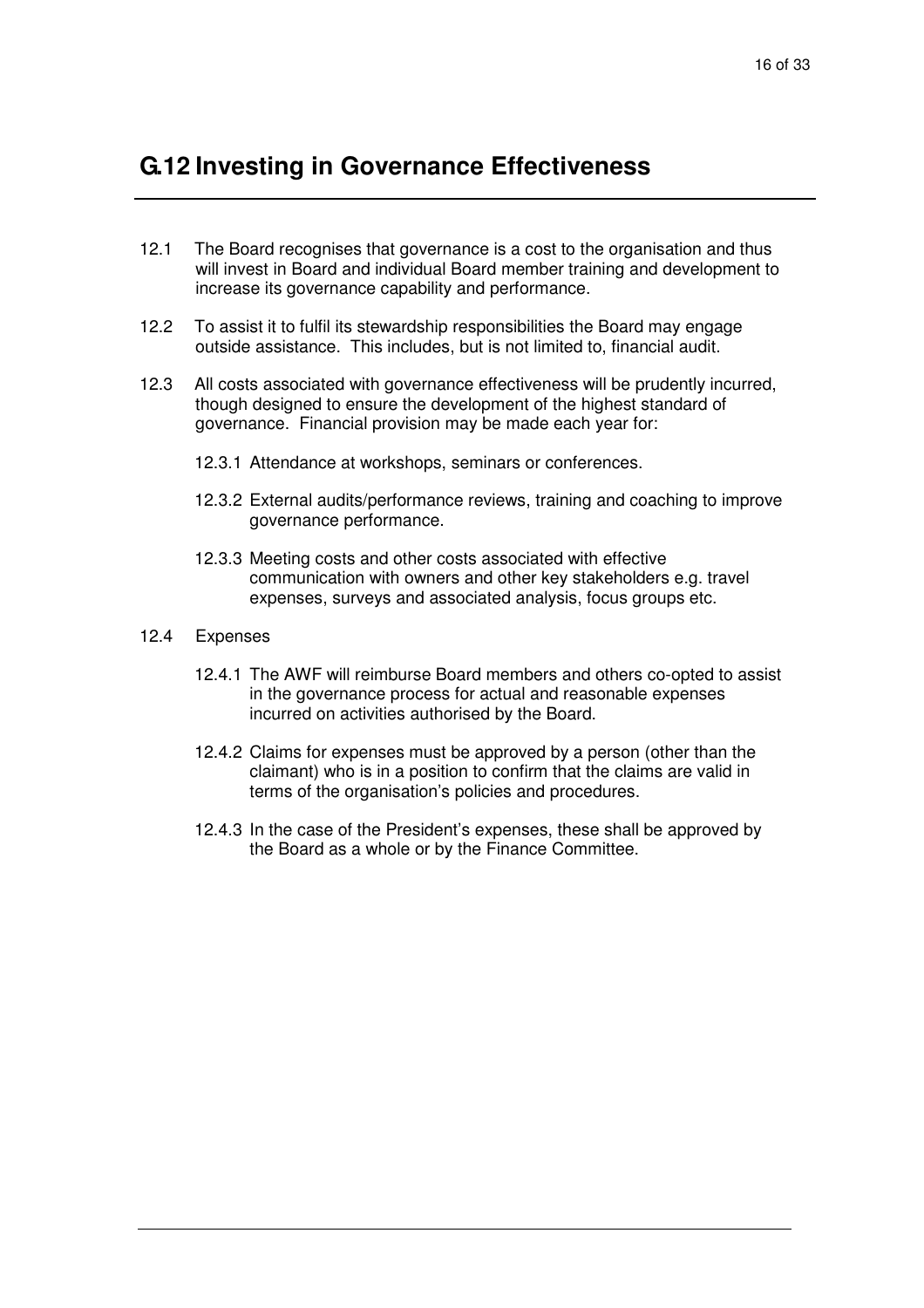# **BOARD/CEO LINKAGE POLICIES**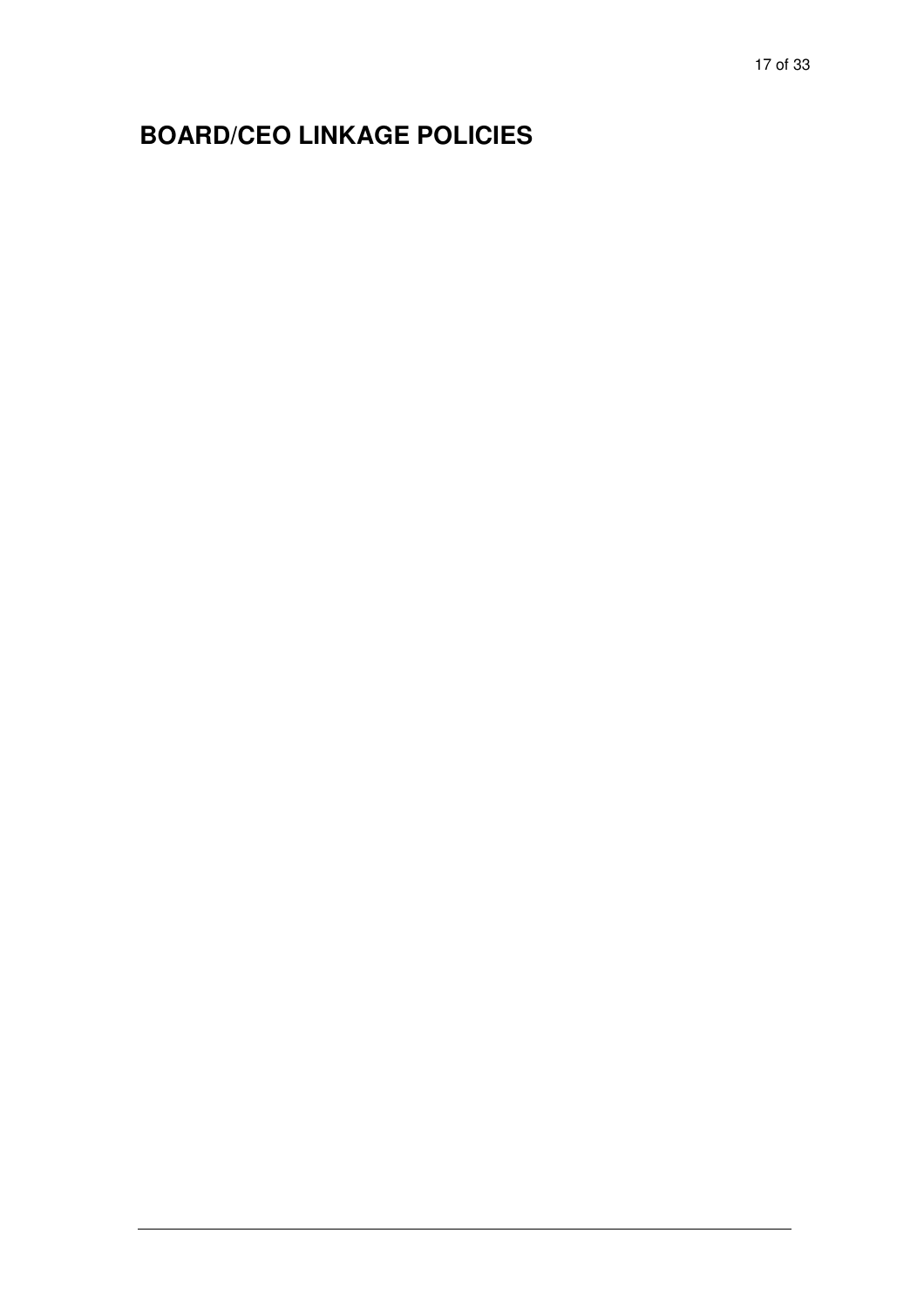### **L.1 Board/CEO Relationship Principles**

- 1.1 An effective and productive Board-CEO relationship is essential if the AWF is to function successfully. The key ingredients of a productive relationship are:
	- 1.1.1 Mutual respect for their separate but interdependent roles and responsibilities;
	- 1.1.2 Mutual agreement on the limits to the freedom granted to the CEO to carry out his/her role;
	- 1.1.3 A fair and ethical process for evaluating CEO effectiveness;
	- 1.1.4 Clearly defined delegations, responsibilities and accountabilities that are based on the assumption that the CEO is fully capable of managing operational matters;
	- 1.1.5 A commitment by both Board and CEO to open, honest, rigorous dialogue and a willingness by both to challenge the other without personalising issues and defensiveness.
	- 1.1.6 The exchange of information required for sound governance decision making.
	- 1.1.7 Once the delegation has been made, respecting the accountability of the CEO to the Board as a whole not to any one individual Board member and his/her prerogatives to exercise operational management of the organisation.
	- 1.1.8 In addition to regular reporting and assessment processes, there will be a formal, annual, appraisal of the performance of the CEO. The timing, format and process for this annual review will be agreed between the CEO and the CEO Review Committee at the beginning of the monitoring period.

### **L.2 Unity of Control**

- 2.1 The CEO is the only direct employee of the Board; all other staff are employed by and responsible to the CEO. Contractors and volunteers are engaged by the CEO in a manner and for a purpose consistent with the Board's policy and financial delegations. This means that the Board's primary linkage to the operations of the organisation is through the CEO.
- 2.2 Only the Board as a whole can instruct the CEO and only decisions of the Board as a whole are binding on the CEO. Accordingly, decisions or instructions of individual Board members, Board officers or committees or task forces are not binding on the CEO unless the Board has specifically delegated such authority.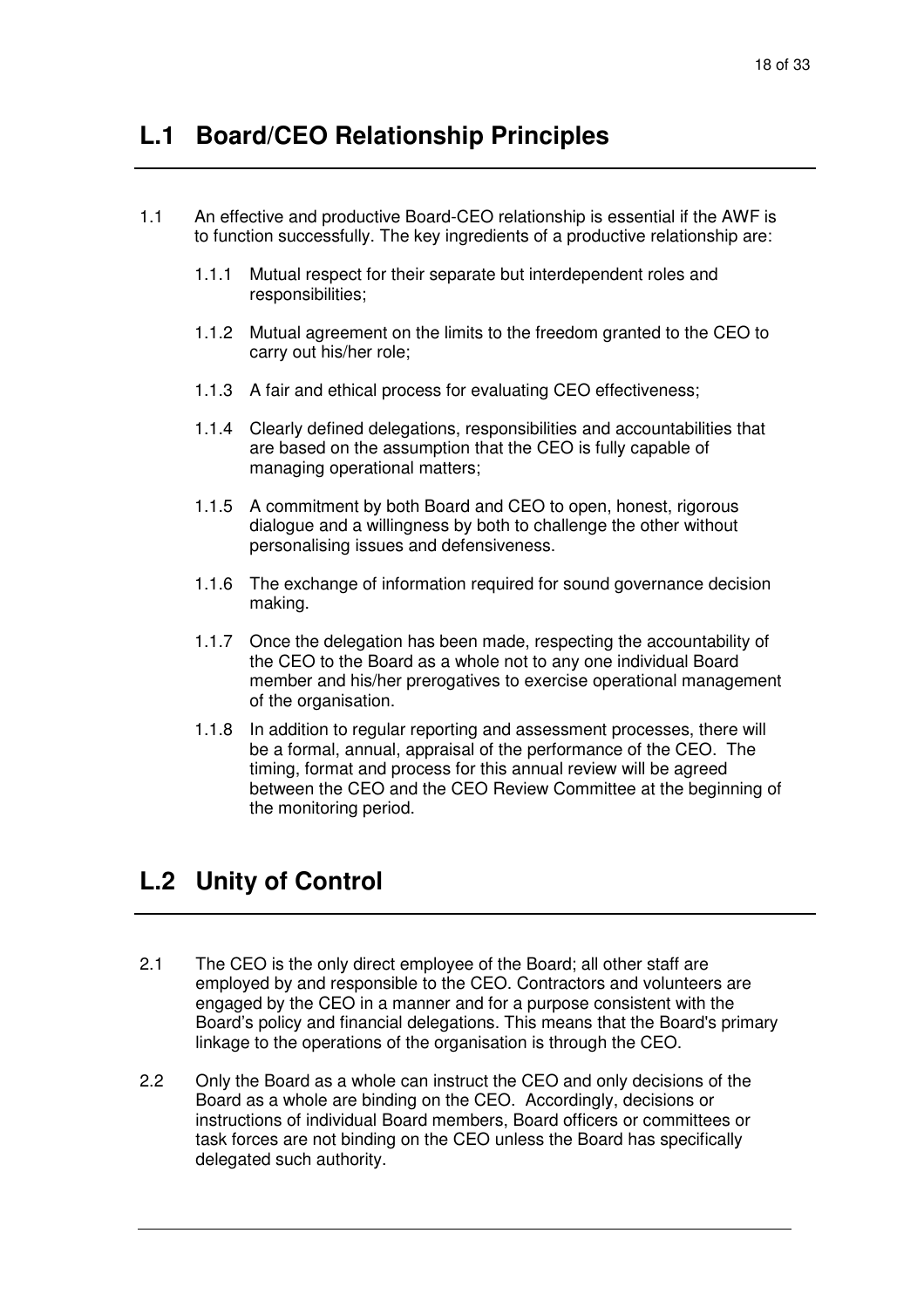- 2.3 The Board and individual Board members may provide advice and assistance to the CEO and other management staff on operational matters, but only at the request of the CEO or management staff.
- 2.4 Board members, because of their expertise, may be asked to sit on management committees or undertake roles at the request of management staff. When serving in this capacity the Board members serve as a volunteer advising staff or carrying out a role, and not as a Board member.
- 2.5 Board members are free to talk with all staff and office contractors but in doing so they must take all care to ensure that they do not come between the CEO and the staff member or contractor.
- 2.6 When Board members seek advice from management staff in respect of an issue which has been raised with the Board or that Board member by Members or other stakeholders then the Board member shall ensure that the CEO is informed of the request; recognising that the CEO has responsibility in accordance with his or her delegated authority for the performance of management.

### **L.3 Board/CEO Delegation**

#### **3.1 General Delegation**

- 3.1.1 The CEO is responsible for the day to day management of the organisation. In carrying out these duties, he/she must ensure nothing is done or authorised to be done that is harmful to the organisation and does not comply with Board approved policy.
- 3.1.2 The CEO is authorised to establish all operational policies, decisions, practices, and activities provided his/her decisions are consistent with the stated intent and the spirit of the Board's policies.

#### . **3.2 Delegation of Authority**

- **3.2.1** The Board delegates to the CEO the full authority to manage the business of the AWF and to carry out the terms of his/her appointment as recorded in the CEO Position (as varied from time to time) Description; subject to the limitations contained in or caused by:
	- **3.2.1.1** this document,
	- 3.2.1.2 or Board policies from time to time. The present Board Policies that are relevant to the limitations/boundaries of the authority to manage the organisation delegated to the CEO form part of this document; and
	- 3.2.1.3 The CEO Position Description.
- 3.2.2 To make it clear the CEO shall have the:
	- 3.2.2.1 authority to initiate, implement and exercise sanctions and judicial procedures where such actions are in accordance with the Board's policies;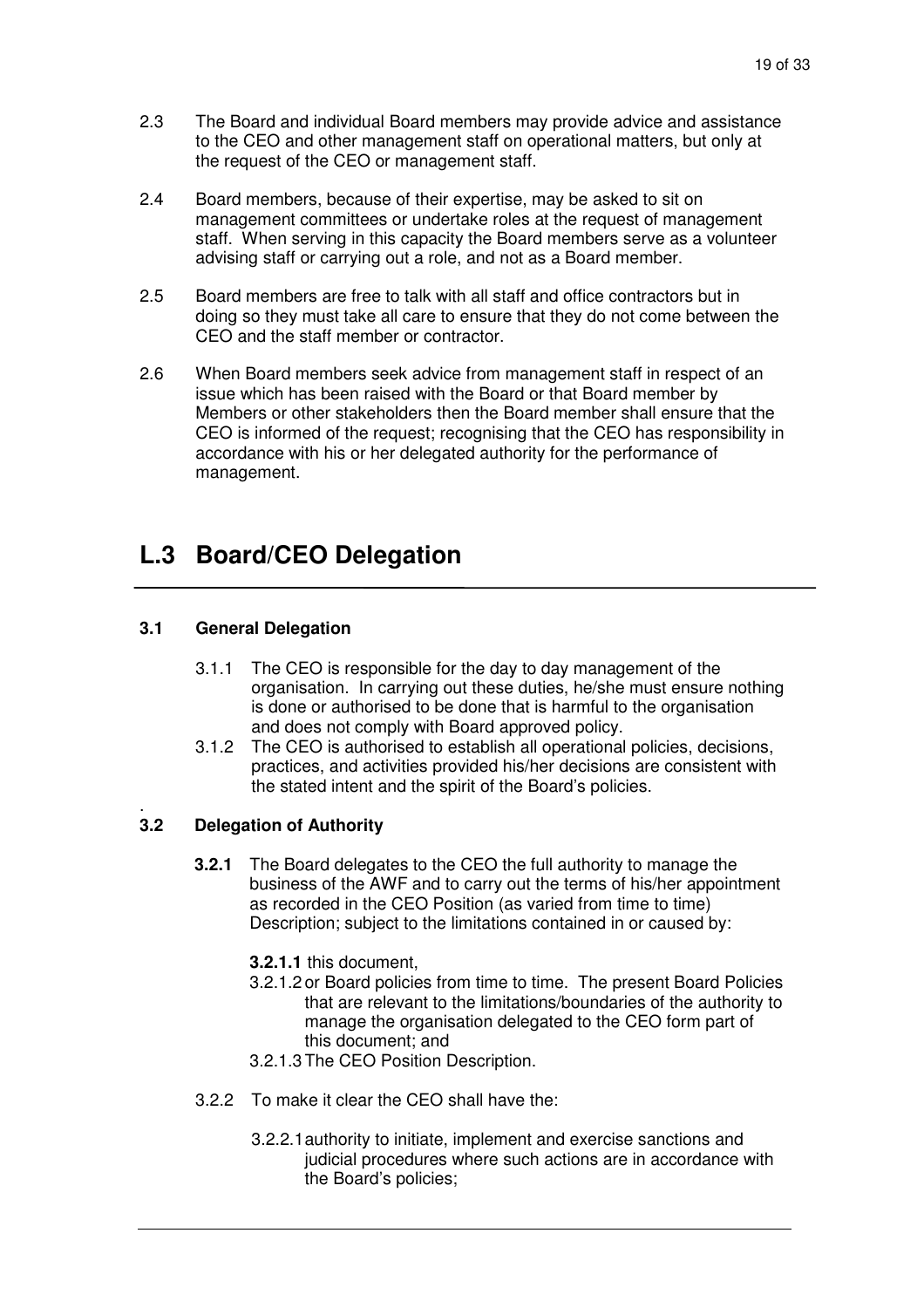- 3.2.2.2 power to initiate and defend in the name of the AWF any legal or other judicial procedures by or against the AWF provided such actions are in accordance with the Board's policies,
- 3.2.3 In exercising these delegations, the CEO should not do or cause to have done anything that in the judgment of a reasonable person acting as a member of the AWF Board will cause harm to the organisation, and in particular, the CEO should do nothing:
	- 3.2.3.1 to harm the trust held in the AWF by members of the AWF, and by members of the IWF;
	- 3.2.3.2 that places the AWF, or any of its business units in isolation, in any financial peril, meaning that net liabilities exceed net assets, that debts cannot be met when they are due or that income expected to directly offset project or similar expenditure has not been confirmed. For particular prohibitions refer to the Board's Limitation policies.
	- 3.2.3.3 That creates any personal advantage to the CEO (or their family or associates) arising from any decision the CEO makes;
	- 3.2.3.4 To hide or make any business conducted less transparent to the auditors or to the Board;
	- 3.2.3.5 That involves a conflict of interest where that interest is not disclosed to the affected party;
	- 3.2.3.6 To disclose confidential information except within the bounds of existing policy;
	- 3.2.3.7 That reduces the ability of The AWF to meet its regulatory compliance obligations.

#### 3.3 **Cases of Doubt**

- 3.3.1 Where the CEO is in doubt as to whether he/she has the authority to act in a particular manner, then the CEO shall refer the matter to the President who shall be entitled to decide whether or not the CEO has the delegated authority to authorise the AWF to enter into a particular contract or carry out a particular activity;
- 3.3.2 The President shall be entitled to refer the matter to the Board.
- 3.4 Review The terms of delegation of authority for the CEO are subject to review by the Board from time to time.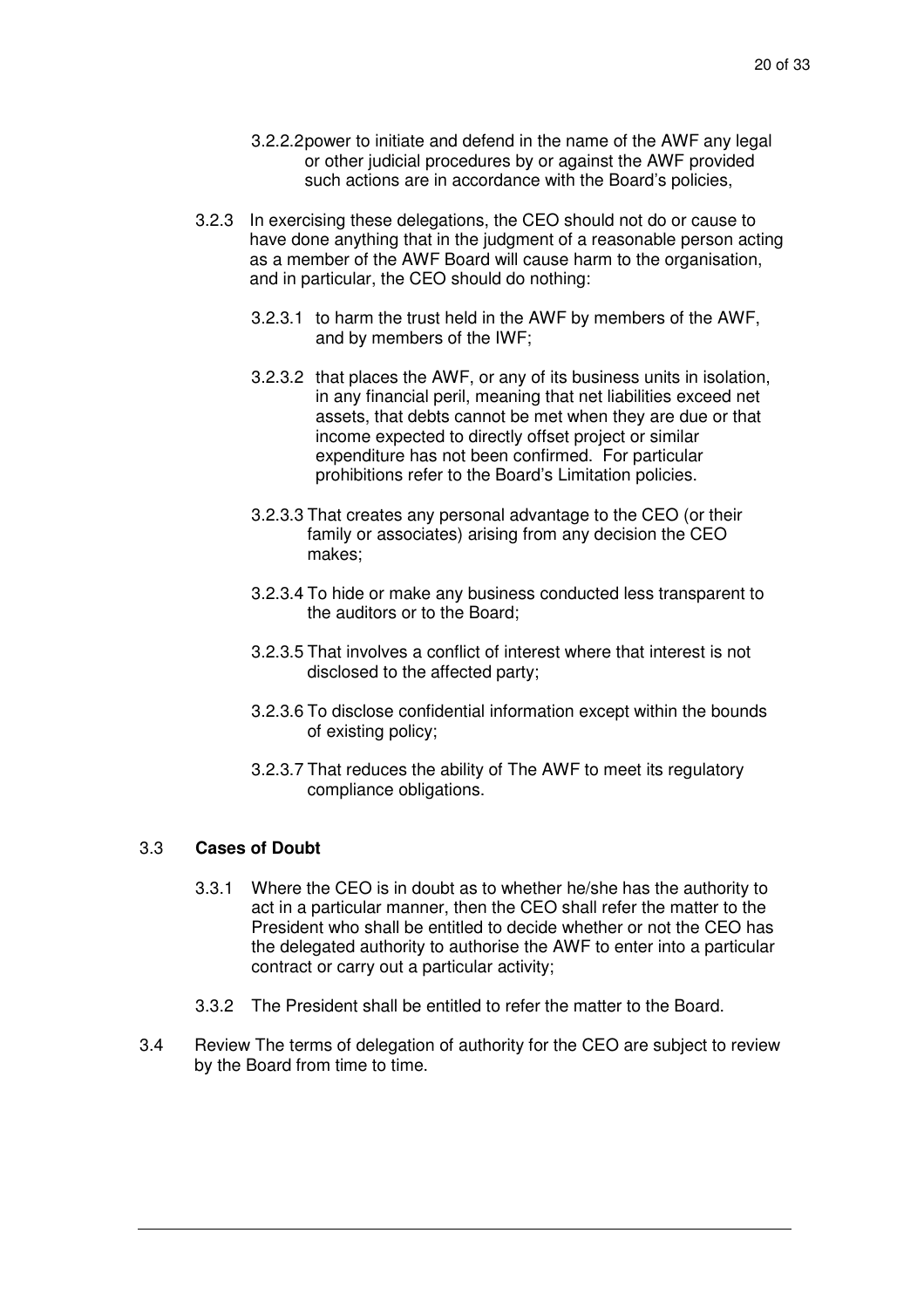# **EXECUTIVE LIMITATION POLICIES**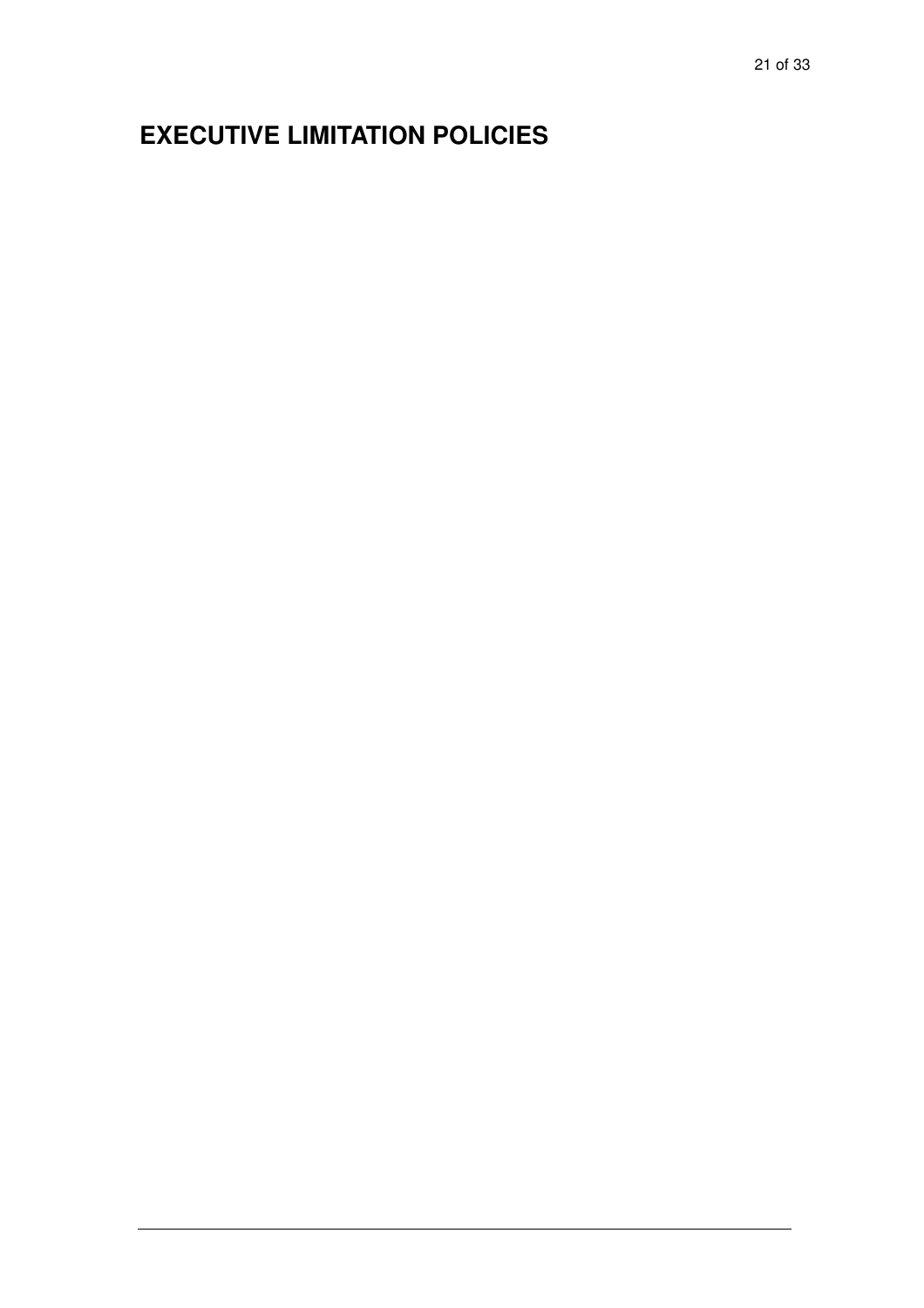### **E.1 Overall Executive Limitation Policy**

The CEO shall not cause or allow any practice, activity, organisational circumstance, or decision which is unlawful, imprudent or which contravenes any organisation specific or commonly held business or professional ethic.

### **E.2 Budgeting/Financial Planning**

- 2.1 Budgeting/financial planning for any financial year or the remaining part of any financial year shall be directed to ensure the achievement of the Boarddetermined strategic outcomes and key results. Accordingly, the CEO shall not develop a budget that:
	- 2.1.1 Contains too little information to enable:
		- 2.1.1.1 credible projection of revenue and expenses,
		- 2.1.1.2 separation of capital and operational items,
		- 2.1.1.3 projection of cash flows, and
		- 2.1.1.4 disclosure of planning assumptions.
	- 2.1.2 Creates financial risk beyond limits or other measures set by the Board.
	- 2.1.3 Does not reflect/accommodate medium to long-term financial plans/projections.
	- 2.1.4 Is designed to achieve an end of year financial result that is materially different from that agreed by the Board.

2.1.5 Will result in the non-achievement of Board determined financial ratios.

- 2.1.6 Fails to provide for current and future capital requirements.
- 2.1.7 Fails to provide for the depreciation and maintenance of critical operating assets.
- 2.1.8 Fails to provide for the financing of the Board's own operations and its governance development.

2.1.9 Fails to plan for the achievement of Board-determined revenue targets.

- 2.2 Budgets and cash flow must be kept under regular review and control. Accordingly, the CEO shall not
	- 2.2.1 make budget alterations and deviations without Board approval;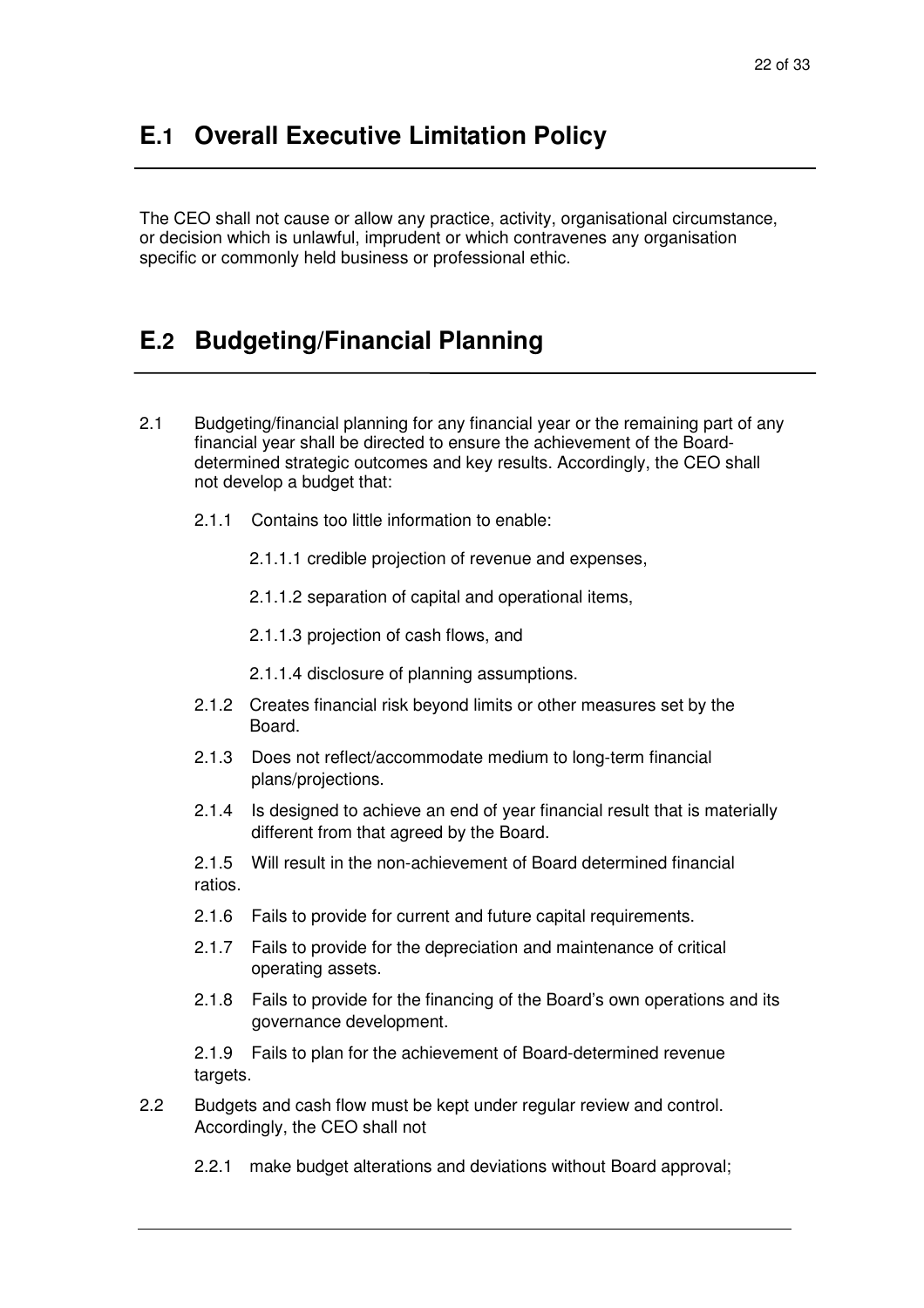2.2.2 fail to present quarterly, updated annual budget and cash flow forecasts to the next occurring Finance Committee Meeting, .(Note – after consideration by the Finance Committee and if approved by the Board the reforecast budget shall become the operative budget until any further approved reforecast).

### **E.3 Financial Wellbeing**

- 3.1 The CEO is responsible for the day to day financial management of the AWF and shall not cause or allow the development of actions or conditions that might harm the financial well-being of the organisation. In particular, the CEO shall not:
	- 3.1.1. Cause the organisation to incur unauthorised indebtedness;
	- 3.1.2 Utilise any organisational funds for purposes other than the furtherance of the AWF's purposes and strategic goals as approved by the Board;
	- 3.1.3 Use restricted or "tagged" contributions for any purposes other than those designated;
	- 3.1.4 Operate outside of the organisation's approved budgets and the procedures and authorisations set out in the Finance Procedures Manual;
	- 3.1.5 Approve expenditure which, although in keeping with the organisation's goals and policies, is beyond the organisation's ability, using budgeted resources, to meet;
	- 3.1.6 Make financial commitments which, although consistent with an approved budget, business plan, business case approval, or similar, does not yet have confirmed revenue to offset the liability.
	- 3.1.7 Use anything other than standard accounting practices for the recording of all financial transactions;
	- 3.1.8 Allow the use of any of the organisation's funds, or allow contractual commitments to be made or other liabilities be accepted, other than in the furtherance of Board-approved purposes and priorities.
	- 3.1.9 Allow tax payments or other government payments or returns to be overdue or inaccurately filed.
	- 3.1.10 Fail to maintain accurate financial records.
	- 3.1.11 Violate accounting and financial reporting standards currently in force in Australia.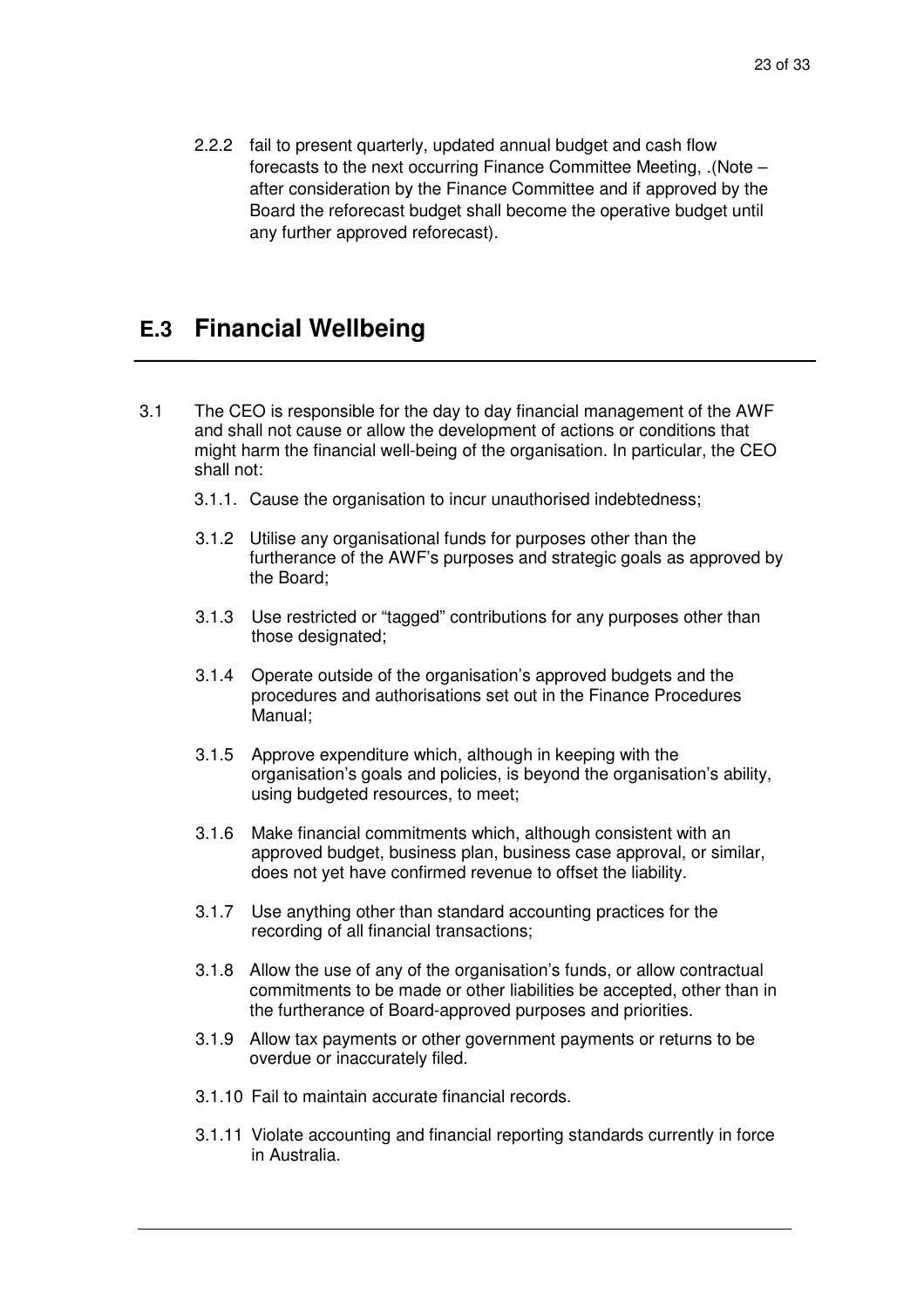- 3.1.12 Acquire, encumber or dispose of real property without Board approval.
- 3.1.13 Fail to assertively pursue overdue receivables.
- 3.1.14 Allow any non compliance with the Finance Procedures Manual.
- 3.1.15 Operate in a way that lends to the imposition of penalties by the ATO; or the issue of qualifications in the auditor's report on the annual financial statements.

### **E.4 Contracts Policy**

- 4.1 The CEO is responsible for the effectiveness and probity of the contracts entered into by The AWF. However, the CEO may not approve contracts where:
	- 4.1.1 the hiring of employees and entry into contracts for labour services means that the employment cost for the budgeted activity for which the employee is to be employed will exceed the budgeted employment cost;
	- 4.1.2 the supply of goods or services to AWF where the term of supply is greater than 12 months and/or the value of the supply to AWF over the term of the contract exceeds \$25,000;
- 4.2 The CEO may not cause application to be made in the name of the AWF, and sign the application, to Class 4 gaming machine charities for grants to the AWF where a second signatory is required unless such second signature has been obtained.
- 4.3 The CEO shall not cause the AWF to vary or terminate a contract unless the terms of such variation are also within the CEO's delegated authority;
- 4.4 Contracts that concern matters that lie beyond the CEO's delegated authority must always be conditional on Board approval. The CEO shall not submit for the Board's approval proposals that do not contain:
	- 4.4.1 A statement of the background; and the material terms of the contract and the role of the contract in the achievement of the AWF's strategic goals; and
	- 4.4.2 A certificate that appropriate legal and financial advice has been obtained on the terms of negotiation of the contract;
- 4.5 Notwithstanding any other delegation or authority, the CEO shall not commit the AWF to contracts with related parties; or contracts which would cause there to be a conflict of interest. ("Related parties" means a relative or close associate or partner of an existing staff member, or a company where a staff member or a relative or close associate or partner of an existing staff member, is a shareholder or director).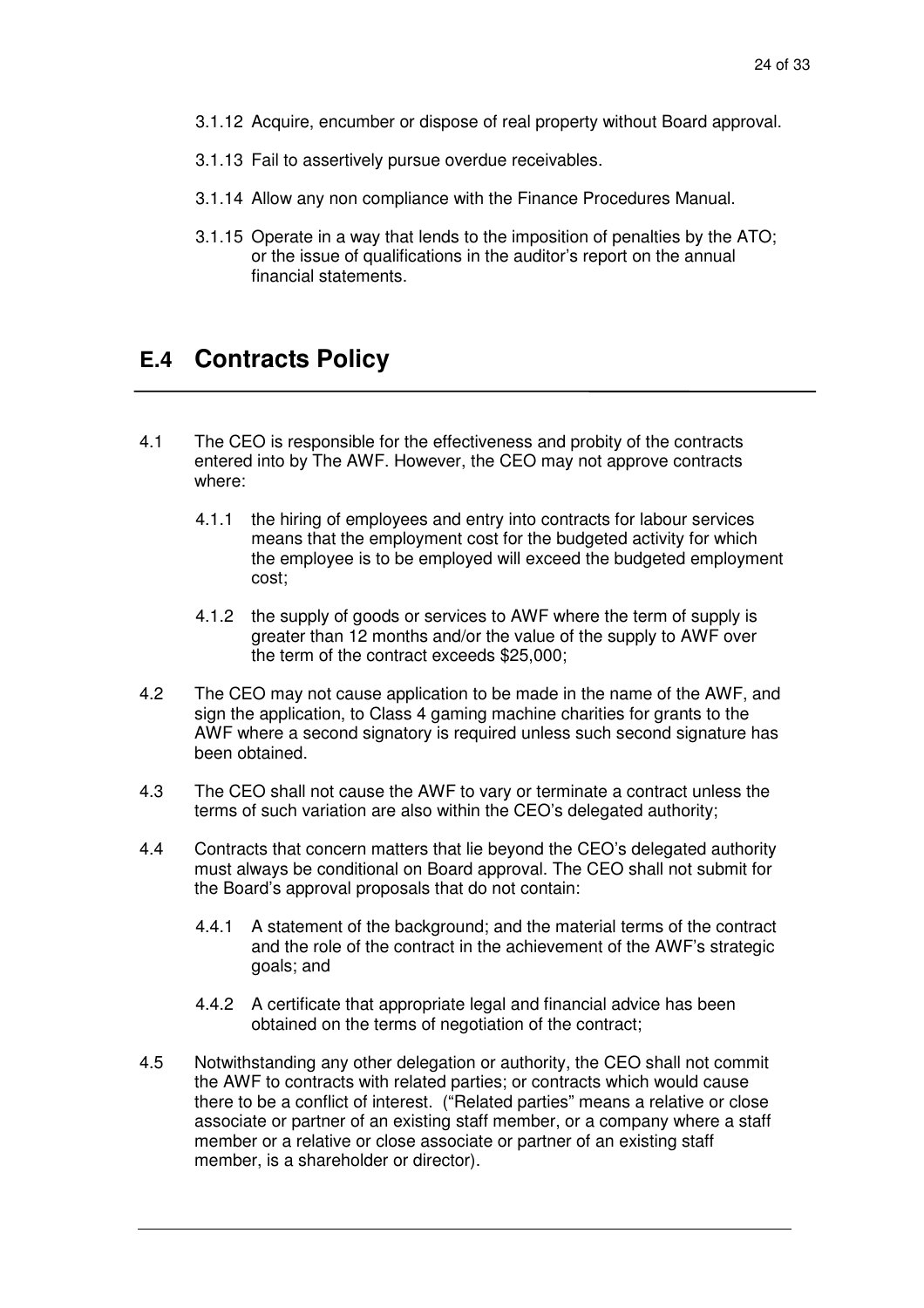Explanatory note: In this policy "contract" includes any agreement or document creating or intending to create an obligation enforceable by or against the AWF, and which provides for the payment of money or the supply of goods or services.

### **E.5 Employment Implications and Obligations**

- 5.1 With respect to the employment and engagement of employees, consultants, contract workers and volunteers, and their compensation and benefits, the CEO shall not in any way jeopardise the AWF's financial integrity or good name in the community. Accordingly, the CEO shall not:
	- 5.1.1 Agree to appointments which
		- 5.1.1.1 are not based on merit and the outcome of a contestable recruitment process;
		- 5.1.1.2 would place staff members who are have family or other close personal relationships in a position where one is accountable for the performance of the other;
		- 5.1.1.3 would result in individual compensation, conditions of service or benefits that could not be justified to the AWF's key stakeholders by reference to the employee's skills and experience and relevant benchmarks such as market and award rates and the market demand for such skills and experience.
	- 5.1.2 Take any action that would have the direct or indirect consequence of increasing his/her own remuneration and benefits.
	- 5.1.3 Create obligations in the name of the AWF that cannot be met over the projected period of an individual's term of engagement and/or employment, or over a period for which the financing of the cumulative obligations to all employees, consultants, contract workers and volunteers can realistically be secured.
	- 5.1.4 Cause unfunded liabilities to occur or in any way commit the AWF to benefits that incur unpredictable future costs.
- 5.2 With respect to the employment and treatment of staff, contractors and volunteers, the CEO shall not cause or allow working conditions that are unsafe, unfair or undignified as defined in relevant workplace legislation. Accordingly, the CEO shall not:
	- 5.2.1 Take actions or allow situations or circumstances that are inconsistent with the AWF's responsibilities to be a Good Employer.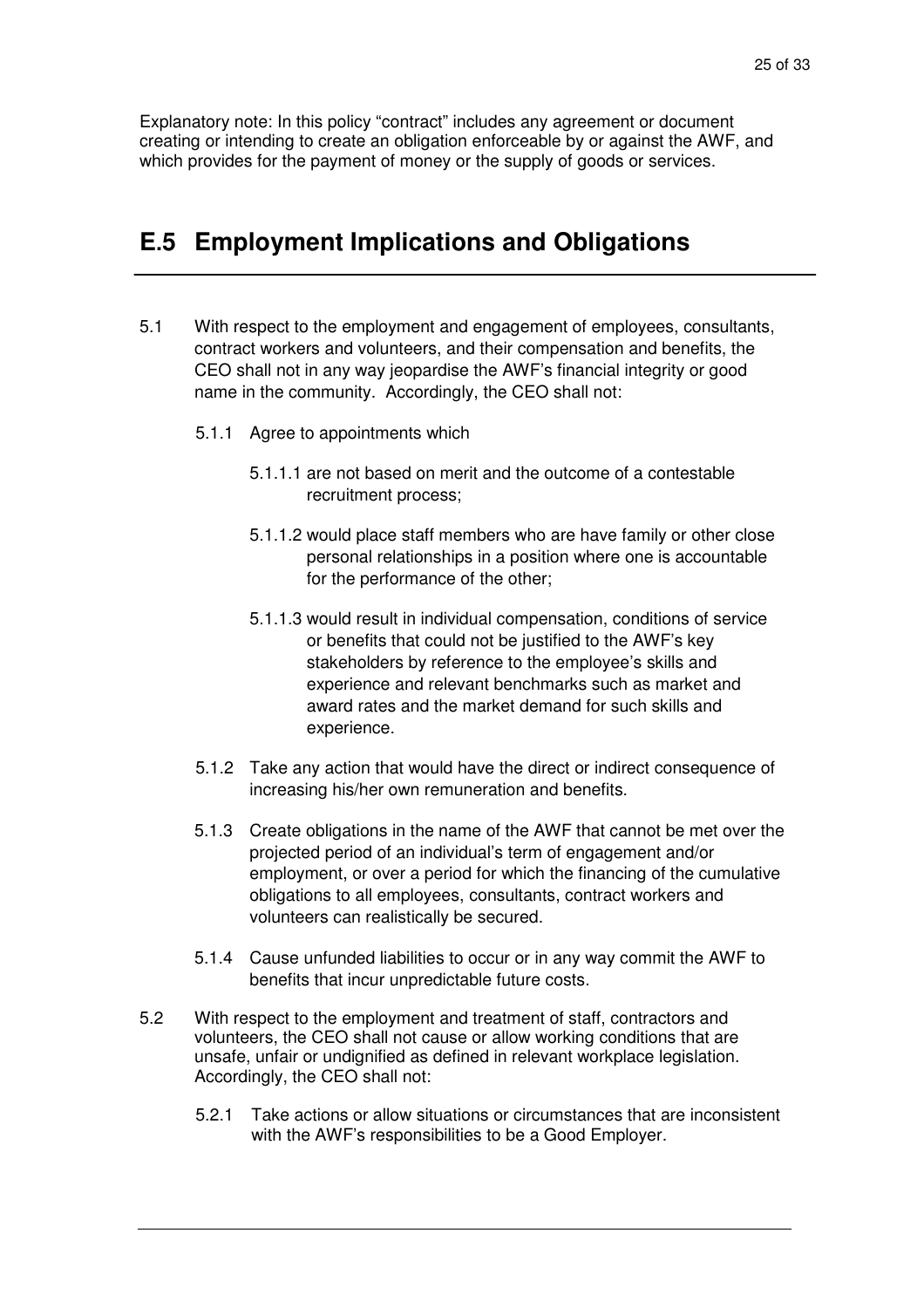- 5.2.2 Operate without written personnel policies that make clear rules for staff and protect against unfair or unethical practices;
- 5.2.3 Deny to any employees, contractors and volunteers their right to an approved and fair internal grievance process and, thereafter, to externally provided disputes resolution processes;
- 5.2.4 Violate any part of relevant workplace employment legislation;
- 5.2.5 Fail to keep the Board fully informed about impending disputes and grievances that may lead to action against the organisation;
- 5.2.6 Fail to ensure that all staff members are acquainted with their rights under this policy.

### **E.6 Communication and Support to the Board**

- 6.1 The CEO shall not allow the Board to be uninformed or unsupported in its work. Accordingly, the CEO shall not:
	- 6.1.1 Neglect to provide required information in a timely, accurate and understandable fashion addressing the various issues to be monitored by the Board.
	- 6.1.2 Neglect to provide financial reports that make clear:
		- 6.1.2.1 significant trends
		- 6.1.2.2 data relevant to agreed benchmarks and Board-agreed measures
		- 6.1.2.3 further Board financial data as determined by the Board from time to time
	- 6.1.3 Fail to inform the Board of significant external environmental trends, achievement of, or progress towards the achievement of, the Board's Strategic Outcomes and Key Results policies or changes in the basic assumptions upon which the Board's policies (both Outcomes/Results and Limitations) are based.
	- 6.1.4 Fail to proactively communicate with the President to ensure there is effective liaison with the Board and that the relationship between CEO and Board is maintained on a constructive and 'no surprises' basis.
	- 6.1.5 Fail to make him/herself reasonably available for consultation or discussion with the President, Board, Board committees, and Board members, between scheduled Board meetings.
	- 6.1.6 Fail to inform Board members when for any reason there is actual or anticipated non-compliance with a Board policy.
	- 6.1.7 Fail to inform the Board of any breach of any externally imposed compliance requirement.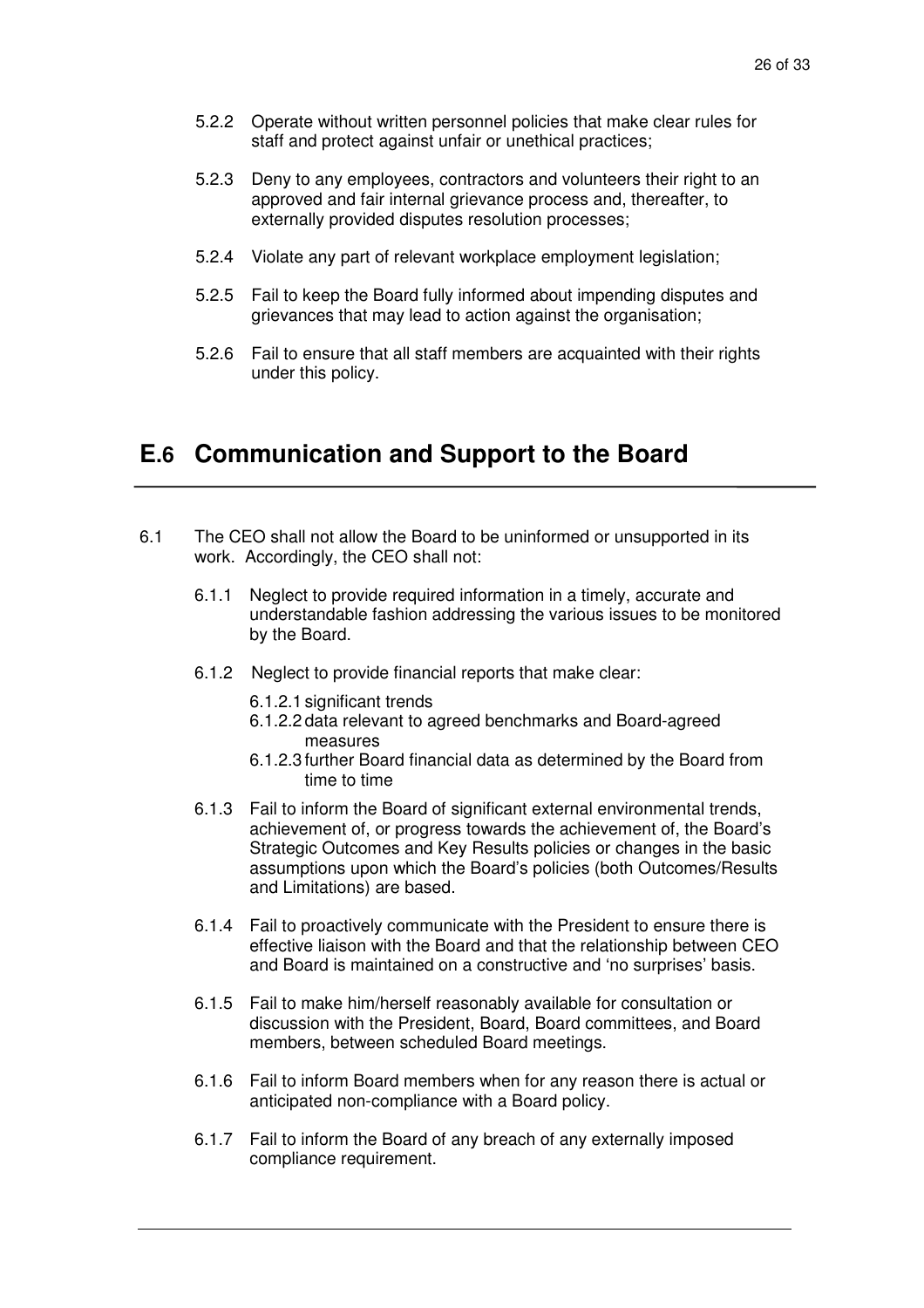- 6.1.8 Neglect to inform the Board of any serious legal conflict or dispute or potential serious legal conflict or dispute that has arisen or might arise in relation to matters affecting the AWF.
- 6.1.9 Fail to ensure that the Board is provided with a wide range of views and perspectives, and assisted to gain a sufficient knowledge of the operational issues affecting the organisation, to support effective governance decision-making.
- 6.1.10 Fail to inform the Board of such occasions when it violates its Governance policies, particularly when this relates to the CEO's ability to carry out his/her responsibilities.
- 6.1.11 Fail to deal with the Board as a whole and to treat individual Board members on an equivalent basis except when authorised to respond to individual requests for information or when responding to requests from Board committees or working parties.
- 6.2.1 The CEO shall not neglect to supply such information to the Board and its members as, from time to time, they shall reasonably require.

### **E.7 Emergency CEO Succession**

- 7.1 In order to protect the Board and the AWF from the sudden or unexpected loss of its CEO's services, the CEO shall not fail to ensure that either:
	- 7.1.1 there is at least one other person on staff who is capable of assuming the CEO's duties and who is familiar with Board-level issues and priorities: or
	- 7.1.2 other arrangements, satisfactory to the Board, have been made for the temporary leadership of the operational organisation.

### **E.8 Treatment of Members and Other Stakeholders**

- 8.1 With respect to interactions with members and other stakeholders of the AWF, the CEO shall not cause or allow conditions, procedures, or decisions which are unsafe, undignified, unnecessarily intrusive, or that fail to provide appropriate confidentiality or privacy. Accordingly, the CEO shall not:
	- 8.1.1 Seek information for which there is no clear necessity.
	- 8.1.2 Collect, review, transmit or store information relating to members and other stakeholders in a manner that fails to protect against improper access to that information.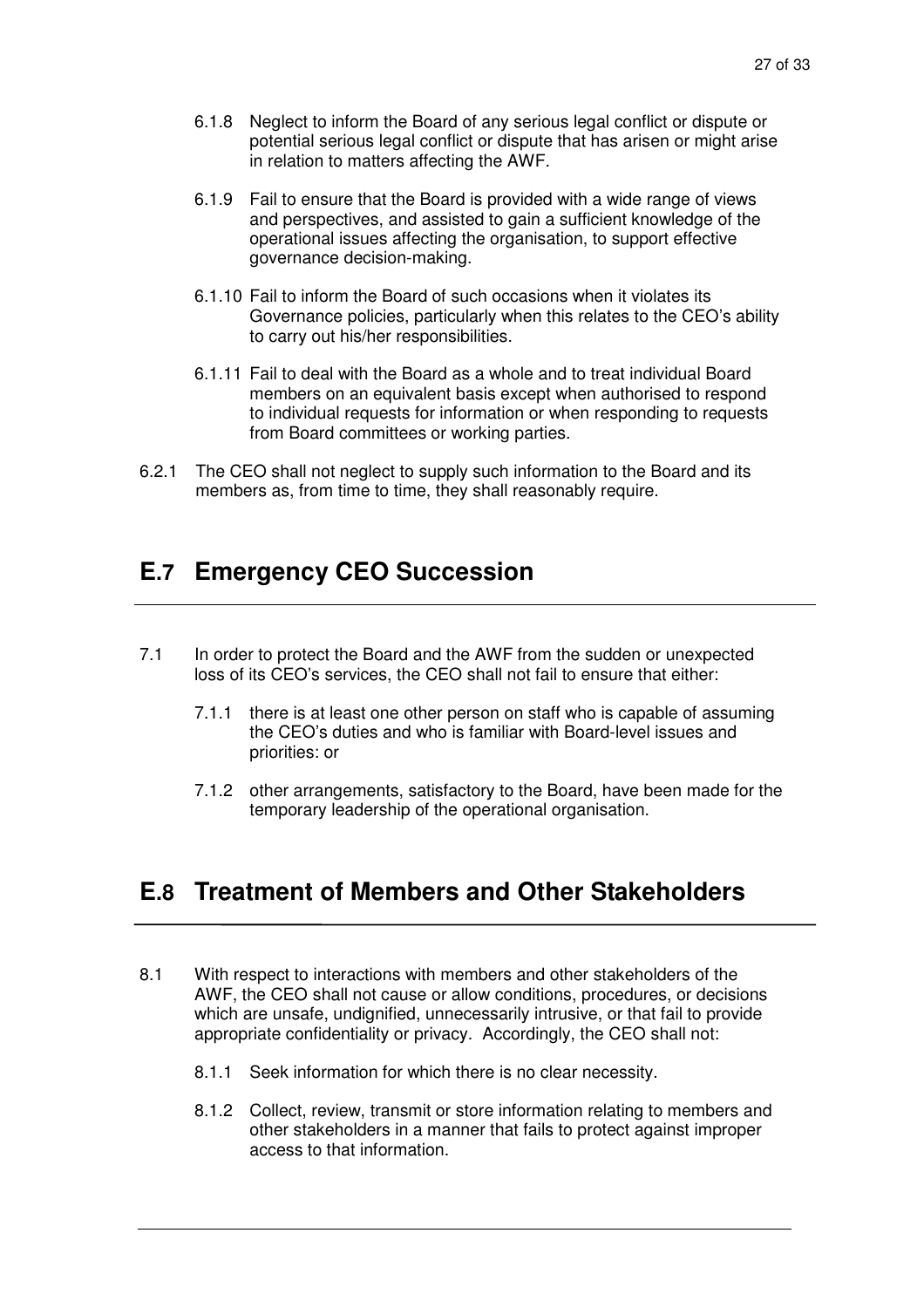- 8.1.3 Maintain facilities that fail to provide a reasonable level of privacy.
- 8.1.4 Fail to ensure that there are systems to provide information to members and other stakeholders regarding the services offered and their rights.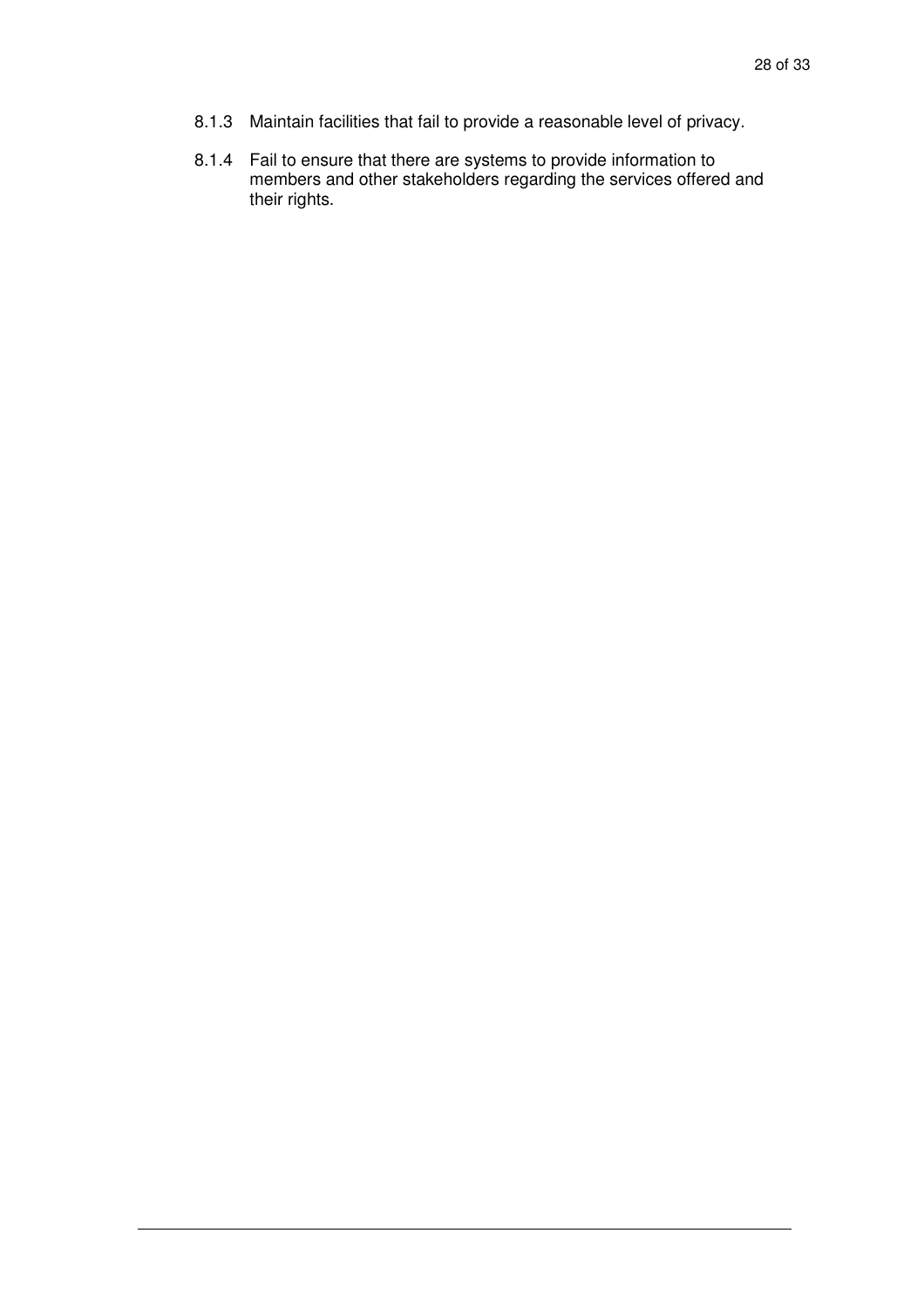# **E.9 Public Affairs**

9.1 The CEO shall not approve, or in any way support, any action or public statement that is derogatory or in any way damaging to the AWF.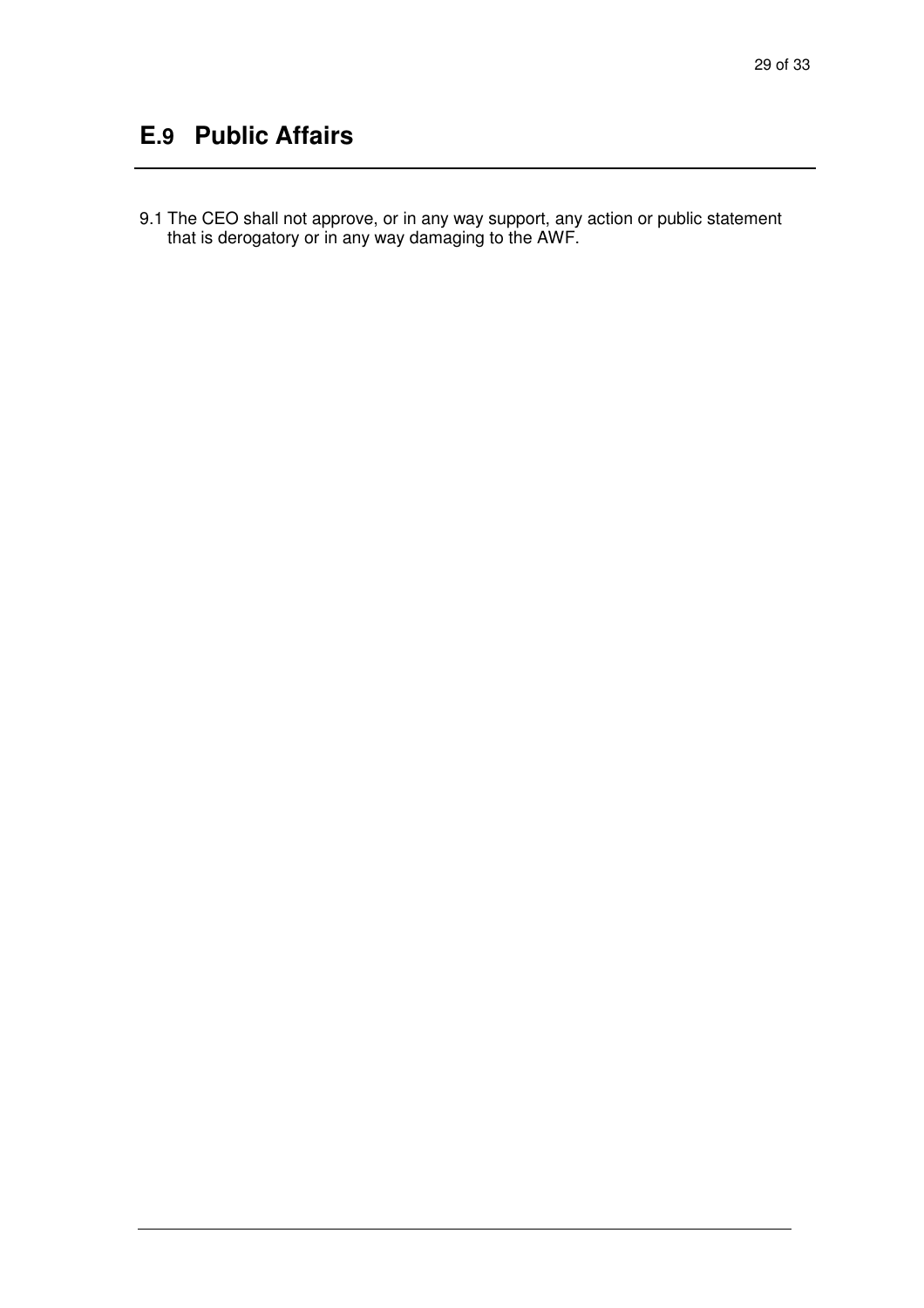# **APPENDICES**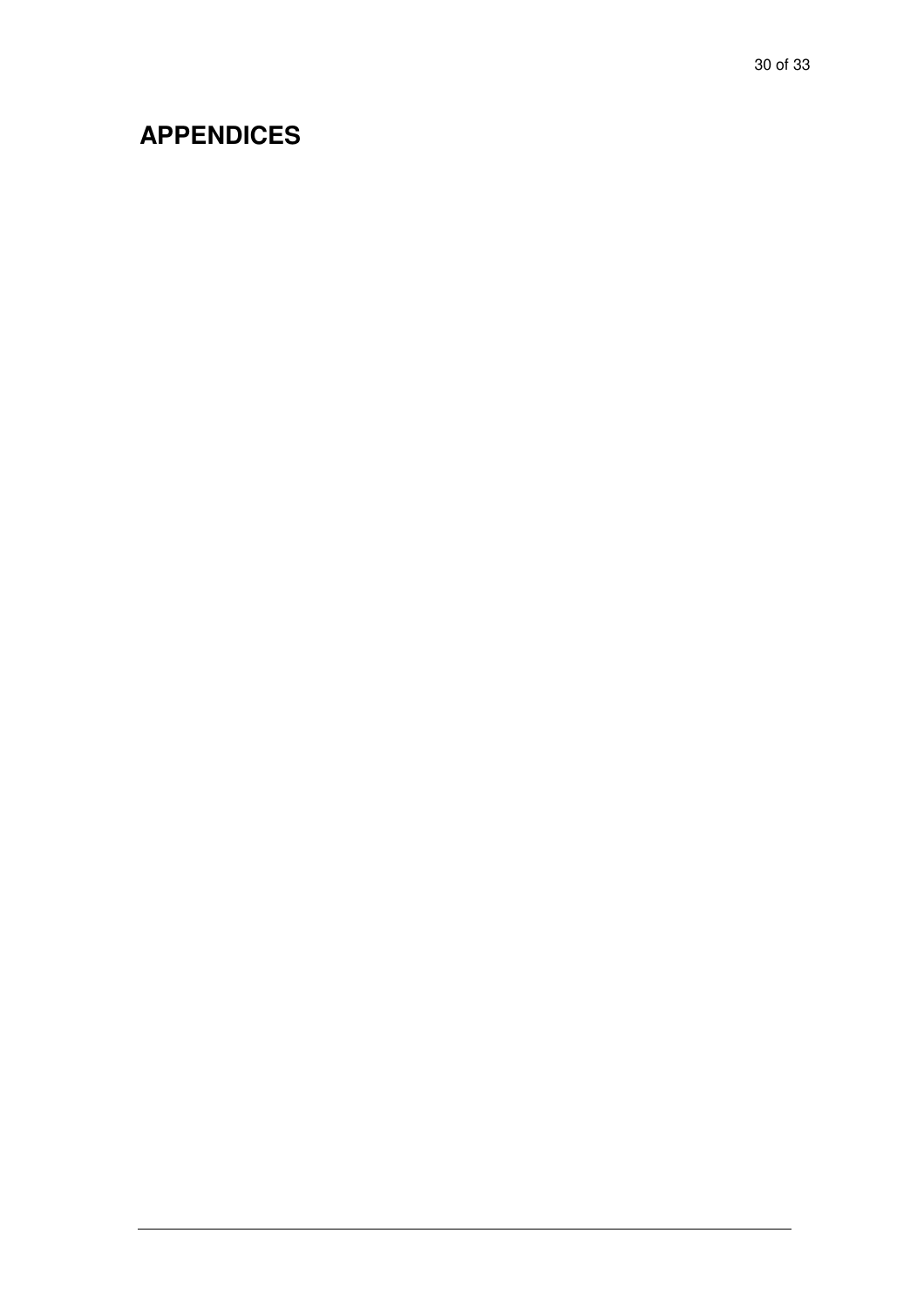#### **APPENDIX 1: Terms of Reference: Finance/Audit Committee**

The Objective of this committee is to oversee the Financial Reporting of the organisation to ensure that within the time limits prescribed by the Board, the AWF complete satisfactorily the following:

- A. Comply with the generally accepted accounting principles
- B. Be appropriate to the circumstances of the organisation
- C. Comply with ATO laws

Given the size of the business this committee will also act as an audit committee and will

- D. Liaise with external auditors and review audit findings
- E. Assess the performance of financial management
- F. Review accounting policies
- G. Maintain records of its meetings.

It is recognized that it is the responsibility of management to prepare the Financial Statements. The Finance Committee's role will be to provide a check on the management procedures. It is clearly understood the prime responsibility for the Statements rests with the Board members who accept the task and must:

- H. Expect high Standards
- I. Know the business
- J. Understand basic accounting principles

The committee will meet monthly and view the Financial reports

- K. Profit and Loss Statement
- L. Balance Sheet
- M. Accounts Payable
- N. Accounts receivable
- O. Schedule of Grants applied for
- P. Schedule of grants received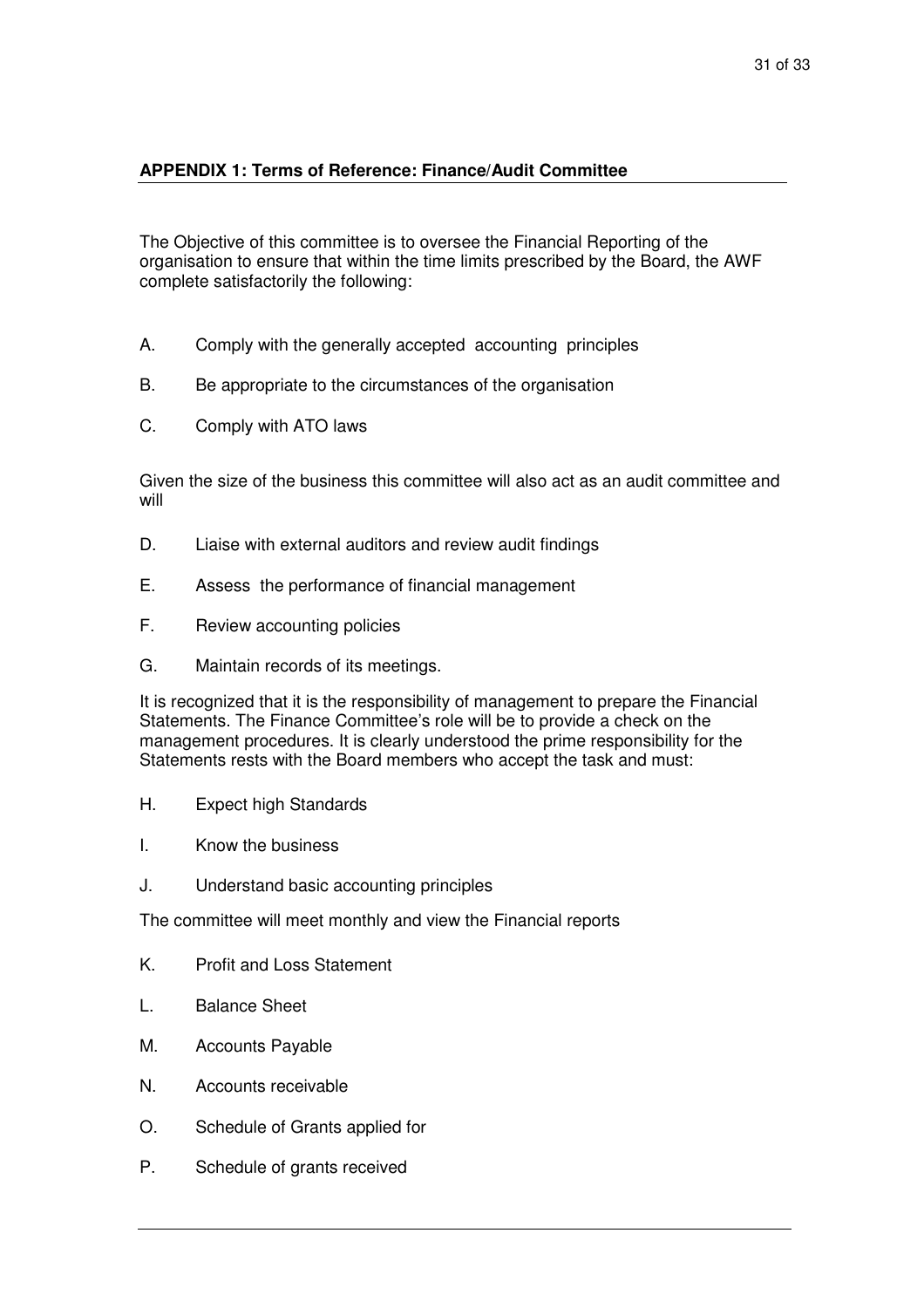#### Q. Variance Report

Members of the committee will be delegated to act as signatory to the the AWF Inc accounts along with the CEO.

The Committee is delegated authority to approve any minor deviation from an approved budget (defined as a variation of less than 5% in respect of any one particular revenue or expenditure item) provided such variation should then become part of the next quarterly forecast submitted to the Board for its approval.